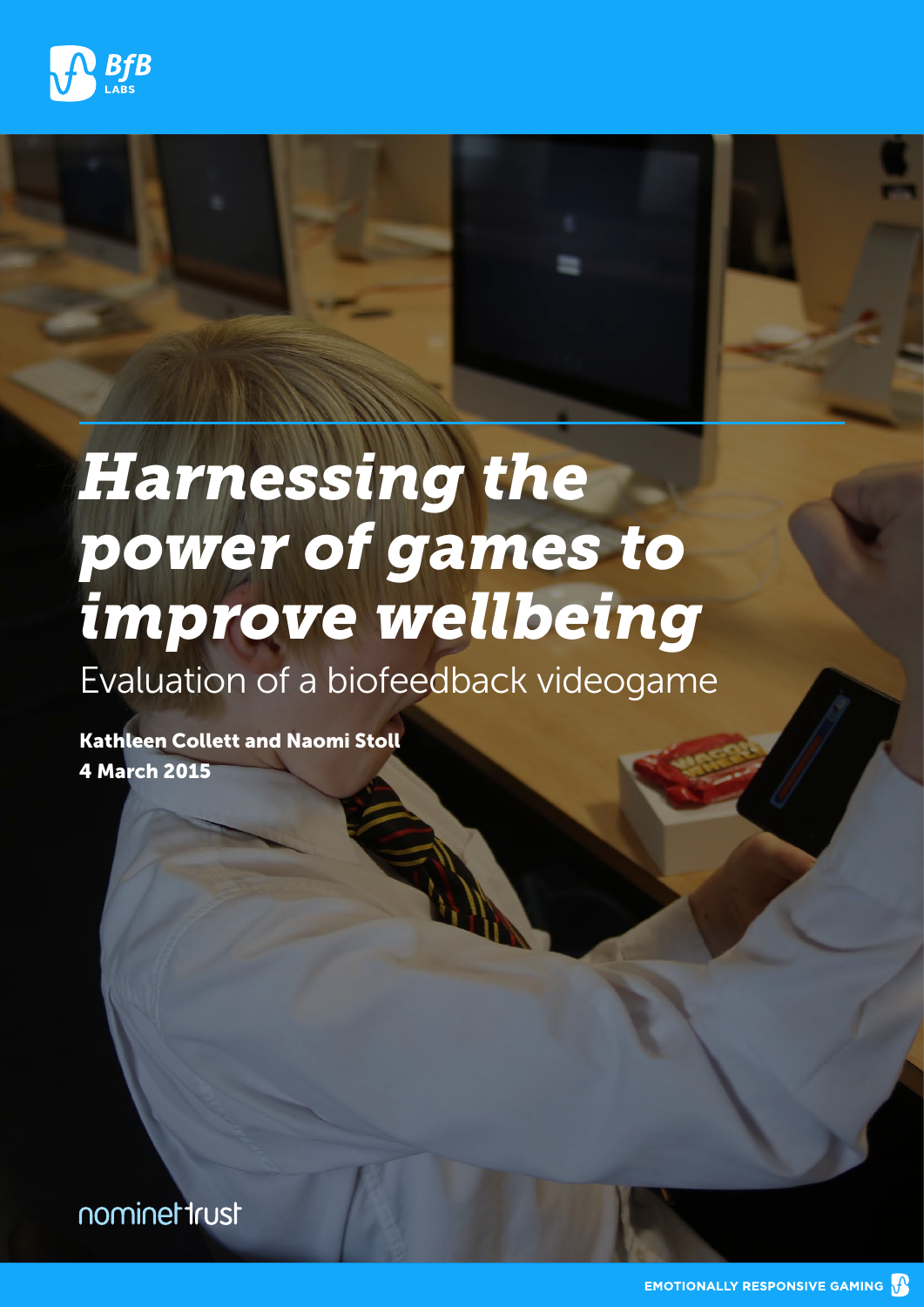

# Partners



A development studio which specialises in games that produce measurable positive changes. Playlab London was our game development partner, and led the design, development, animation and analytics of the game.



A leadership development consultancy which specialises in applying cutting edge research in neuroscience, physiology and psychology to improve performance in both business and sport. Complete Coherence brought to the project the medical expertise and data analytics needed to deliver a simple but effective intervention to young people.



An international research agency with specialisms in gaming and digital research. 2CV were involved in game testing and evaluation, bringing the rigorous games research used by larger game manufacturers to the project.

|                                | <b>NHS</b>                    |
|--------------------------------|-------------------------------|
| <b>MindTech Healthcare</b>     | <b>National Institute for</b> |
| <b>Technology Co-operative</b> | <b>Health Research</b>        |

A national centre focussing on the development, adoption and evaluation of new technologies for mental healthcare and dementia. MindTech advised on and validated the research design and data collection for this evaluation.

Support: The project, including the development of the prototype game and the pilot, was supported by The Nominet Trust

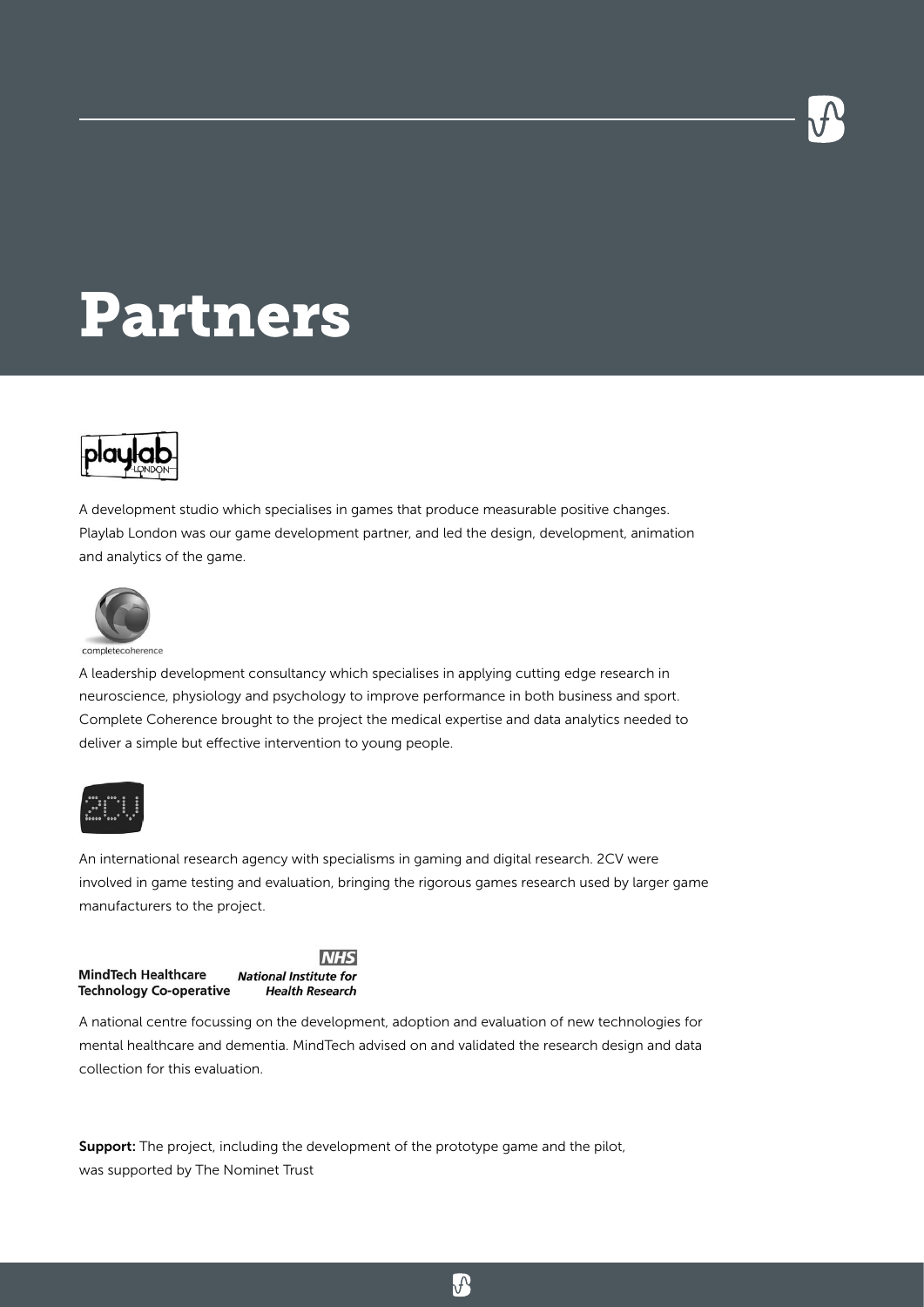

# Contents

| <b>Summary</b>       | 4  |
|----------------------|----|
| 1. Introduction      | 7  |
| 2. Audience          | 9  |
| 3. Theory of change  | 10 |
| 4. What we did       | 13 |
| <b>5. Results</b>    | 18 |
| <b>6. Conclusion</b> | 26 |
| 7. Next steps        | 28 |

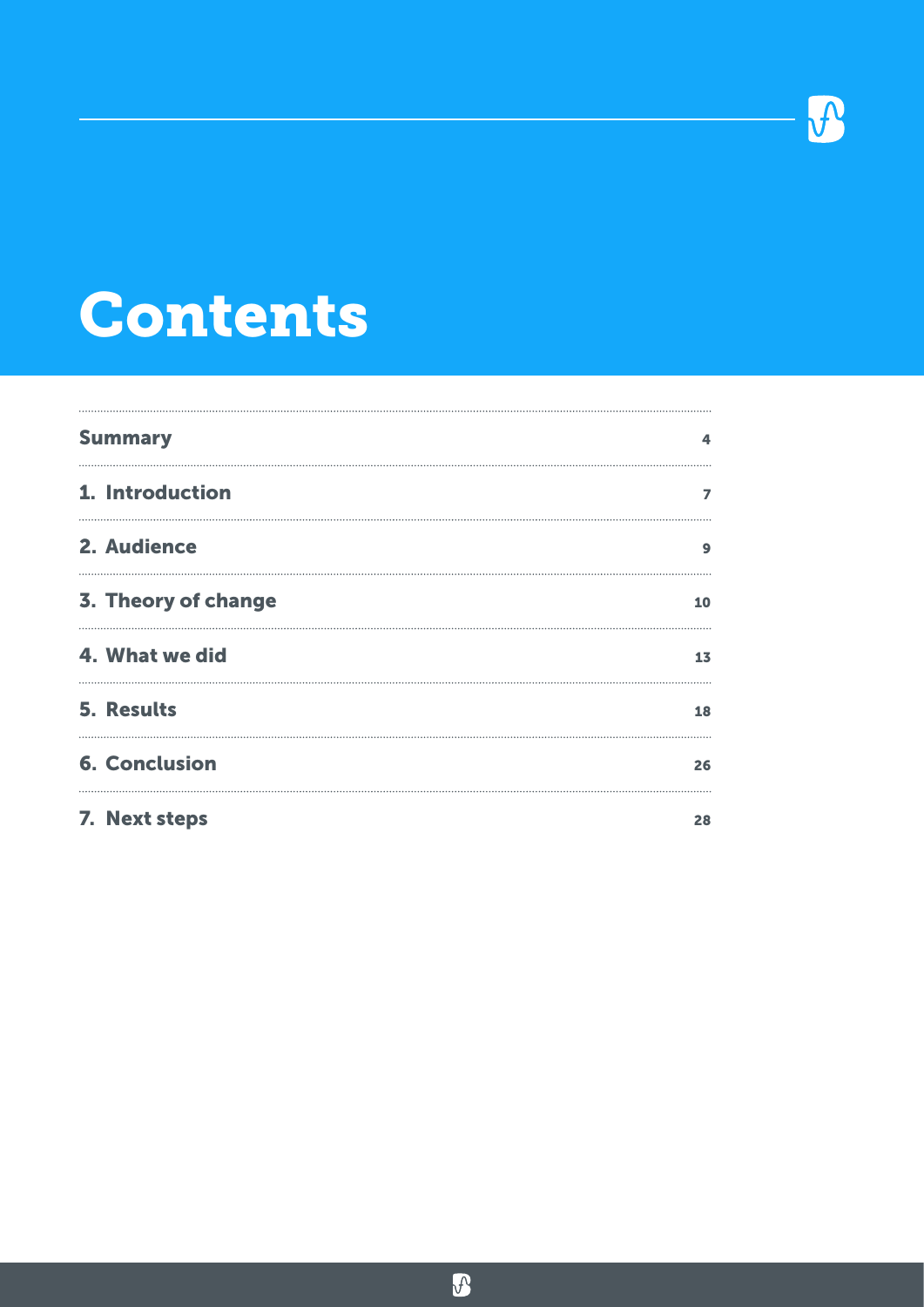# Summary

# Introduction

Young people's wellbeing is increasingly being recognised as a public health priority and an important strategy in reducing the overall burden of mental health disease in the UK.1

A key aspect of developing social and emotional wellbeing for young people is learning to deal with stress, and to regulate emotions.<sup>2</sup>

Diaphragmatic breathing is an established strategy to help manage anxiety and stress and is a core component of techniques shown to reduce stress and anxiety, such as CBT, mindfulness and yoga. It has also been demonstrated that the use of heart rate variability (HRV) biofeedback protocols can be effective in helping people recognise and moderate their emotions<sup>3,4</sup>.

Despite strong evidence around the emotional benefits of regulated breathing and promising research on the positive effects of biofeedback, there are currently no widely accessible, effective interventions which use these techniques available to young people.

Video games lend themselves to being a vehicle for breathing practice because they inherently develop skills over a careful trajectory, and by being fun and enjoyable they encourage regular play. Using video games also taps into an already popular behaviour with young people playing frequently and for substantial amounts of time, with research also showing that some young people are already using video games to regulate their emotions.

# Aims

Our aim was to make a video game that trained 10–14 year olds to practice regulated breathing, and thereby developed their ability to regulate their emotions and manage stress. We also aimed to make the game enjoyable enough that the target audience actively wanted to participate, thereby ensuring regular practice.

## Audience

The initial target audience for the intervention was young people aged 10–14. This age group was chosen because of the value of having emotional regulation strategies to navigate the changes experienced in this transitional period.

Due to logistical and hardware constraints in the pilot we narrowed the target audience for the pilot prototype game to 10–14 year old boys.

### What we did

We developed a prototype biofeedback video game that encourages regulated diaphragmatic breathing and measures players' heart rates using wearable sensors. The more in control of their breathing, and therefore heart rate, the player is, the better they do in the game.

For the game to be successful it had to appeal to our target audience, and be engaging enough to encourage regular play sessions. Different early game concepts

 $\mathbf{R}$ 

<sup>1</sup> Children & Young People's Mental Health Coalition (2012) Resilience and Results: How to improve the emotional and mental wellbeing of children and young people in your school 2 Yucha, C. B., Montgomery, D. (2008). Evidence-based practice in biofeedback and neurofeedback. Wheat Ridge, USA: Association for Applied Psychophysiology and Biofeedback. 3 Olson, C.K., Kutner, L.A., & Warner, D.E. (2008) The role of violent video game content in adolescent development: Boys' perspectives. Journal of Adolescent Research, 23(1), 55-75. 4 Colwell, J. (2007) Needs met through computer game play among adolescents. Personality & Individual Differences, 43, 2072-82.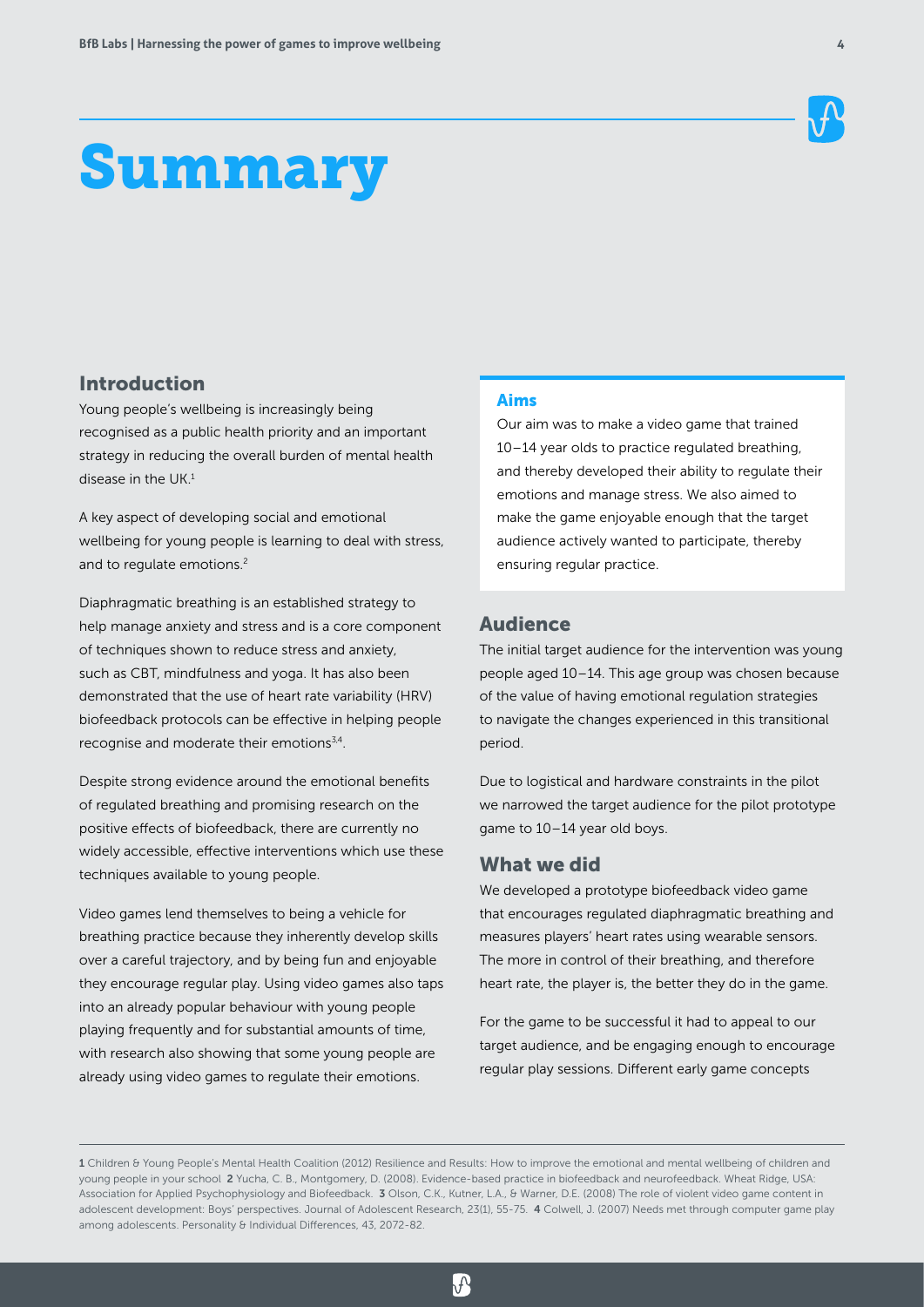were developed and user-tested with focus groups of 12–13 year old boys, although attention was given to ensure the game was gender neutral.

Once developed, the game was piloted with Year 9 boys at The Billericay School in Essex. Thirty boys played the game daily for five minutes over five weeks in school. The remaining Year 9 boys constituted a control group.

- Both groups' wellbeing was measured pre- and postintervention using the Short Warwick-Edinburgh Mental Wellbeing Scale (SWEMWBS).
- The test group completed a gameplay questionnaire a week after the start of the pilot and participated in focus groups at the end of the pilot.
- A survey was sent to parents of the pilot group to gather their views on the idea of integrating breathing into video games.

#### Results

## The game created an enjoyable and engaging experience that encouraged repeated practice

The project created a workable video game which uses HRV data from a wearable sensor to drive game play and thereby incentivise diaphragmatic breathing.

Our testing suggested that the concept of a breathingcontrolled video game appealed to the target audience, with many boys saying they would recommended it to a friend.

The test group played the game for an average of 6 minutes 42 seconds per day, nearly 2 minutes more than they were asked to. 20% of the boys played more than 10 minutes per day on average — double the required amount. The boys in the test group liked the design of the game, commenting on the narrative, characters and tasks in the game.

Integration of breathing into the game enhanced the appeal of the game and the boys' enjoyment of it. They gave four main perceived benefits of having integrated breathing in the game :

- Having breathing integral to progress in the game was unique in the gaming world
- It presented an additional challenge, making the game more enjoyable
- It made the player feel more involved in the game
- The breathing component made it more difficult for the player to cheat.

The test group felt that although integrating breathing into the game enhanced it, a game which focused too heavily on breathing would be boring, validating the need for intelligent game design.

### The game encouraged compliance with the breathing technique

The game encouraged focus on regulated, diaphragmatic breathing and incentivised the practice of these techniques. Boys commented that their improvement in the game was, in part, due to getting better at doing regulated breathing, and that progress in the game was motivating them to improve their breathing techniques.

# The game taught players emotional regulation techniques that they transferred out of the game context

Boys from the test group showed increased awareness of the use of breathing as a tool to keep calm in difficult situations outside the game, with some of the group already using the technique before the pilot had finished.

#### There was a small increase in wellbeing scores

There was a small, but not significant, increase in the average SWEMWBS score for both groups, with the improvement in test group (from a mean score of 23.5 to 23.77) being slightly larger than the improvement for the control group (from a mean score of 22.67 to 22.90). A follow-up survey will be conducted 6 months after the completion of the pilot, in line with recent evidence which shows that wellbeing interventions often have increasing impact over time.

## The game was supported by parents and school staff

 $\mathcal{P}$ 

Although the media often portrays parents as concerned by their children's video game playing, reception of the game from parents of the boys in the test group was overwhelmingly positive. 100% of parents would be happy for their child to play a game that has breathing integrated into it.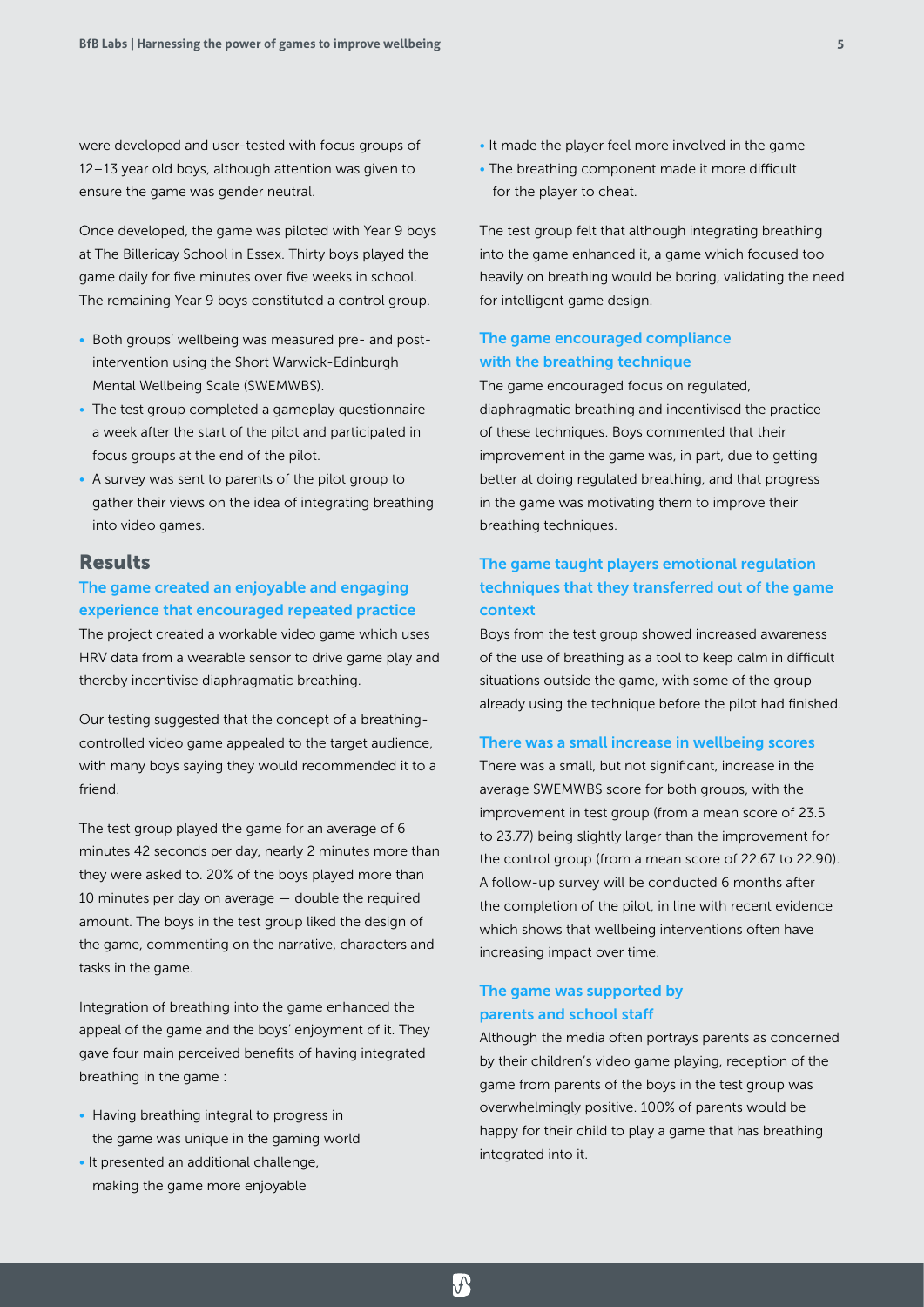Staff were enthusiastic about the game. The enthusiasm from the school was echoed by a number of other schools who, having heard about the pilot through teachers at the Billericay School, registered their interest in being part of future pilots of the game.

# Conclusion

This is a promising method of delivering breathing training to this target audience. Further development and testing is needed to optimise the breathing training delivered through the game. Learnings from this study will feed directly into the next phase of development including:

- Exploring narratives, graphics and mechanisms that maximise diaphragmatic breathing in and outside of the game
- Incorporation of breathing training in and outside of the game
- Appropriate formats for roll-out e.g. school lunch clubs, wellbeing lessons, youth club sessions.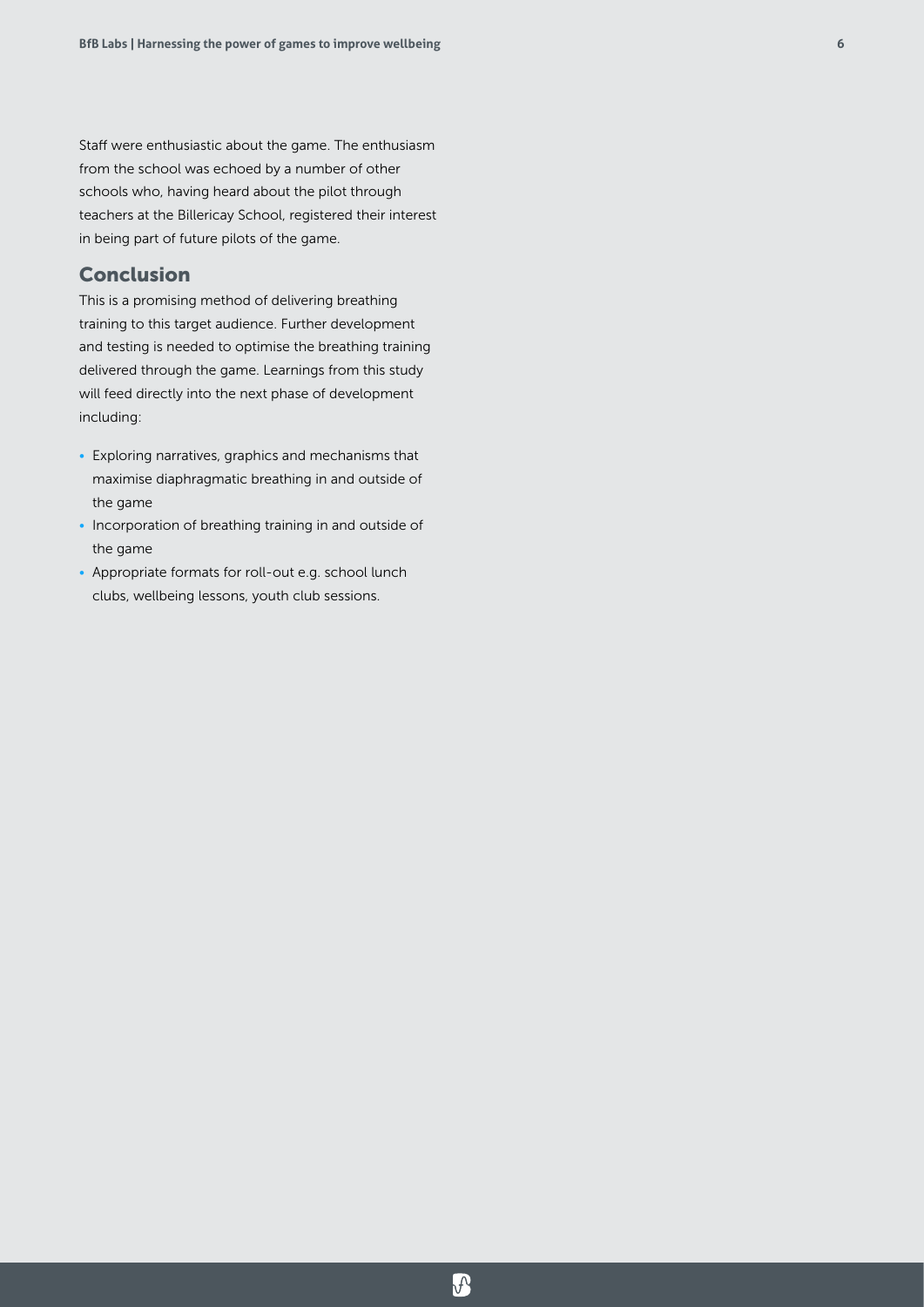

# 1. Introduction

# The importance of young people's mental health

Young people's mental health is incredibly important. Not only does mental health directly affect young people's day-to-day experience, but it also has consequences for almost every aspect of their future.

Children and young people who experience mental health problems are more likely to have poor educational achievement. They are also at a greater risk of substance misuse, anti-social behaviour, offending and early pregnancy.<sup>5</sup>

Poor mental health in childhood and adolescence is associated with poor health and social outcomes in adulthood.6 Over the life course, people who experience mental illness experience more physical illness and have a lower life expectancy.<sup>7</sup> They are more likely to selfharm and are at a higher risk of suicide.<sup>8,9</sup>

Because mental health problems have such significant and wide-ranging consequences, the economic burden of poor mental health is very large indeed. In 2007, the direct costs of mental health to the NHS were £10.4 bn and the Royal College of Psychiatrists estimates that the wider costs of mental illness in England are £105.2 bn a year. There is a clear case for investing in solutions that can help to prevent mental health problems before they start.

# The significance of wellbeing for young people

Half of all cases of mental health disorder start by age 14 and three quarters start by age 24.<sup>10,11</sup> Developing young people's wellbeing has been identified as a key preventative strategy.

The National Institute of Clinical Excellence (NICE) summarises: "Social and emotional wellbeing creates the foundations for healthy behaviours and educational attainment. It also helps prevent behavioural problems (including substance misuse) and mental health problems."12

A wide range of organisations, from public health bodies, to professional associations such as the British Psychological Society, to campaigning organisations such as the Children and Young People's Mental Health Coalition are now calling for approaches that aim to improve young people's wellbeing to help reduce the overall burden of mental health disease in the UK.13,14

*"There should be emphasis on and investment in preventative and health promotion work, with particular attention to adolescent mental health and the links between mental health services and education services."* British Psychological Society

<sup>5</sup> Royal College of Psychiatrists (2010). No health without public mental health: The case for action, Position Statement PS4/2010. London: Royal College of Psychiatrists. 6 Ibid 7 Ibid 8 Royal College of Psychiatrists (2010). Self-harm, suicide and risk: helping people who self-harm. College Report CR158. London: Royal College of Psychiatrists. 9 Royal College of Psychiatrists (2010). No health without public mental health: The case for action, Position Statement PS4/2010. London: Royal College of Psychiatrists. 10 Kim-Cohen J, Caspi A, Moffitt TE, Harrington H, Milne BJ, Poulton R. (2003). Prior juvenile diagnoses in adults with mental disorder: developmental follow-back of a prospective-longitudinal cohort. Archives of General Psychiatry 60(7):709-17. 11 Kessler, R., Berglund, P., Demler, O., Jin, R., Merikangas, K. & Walters, E. (2005). Lifetime prevalence and age-of-onset distributions of DSM-IV disorders in the national comorbidity survey replication. Archives of General Psychiatry 62(6):593-602. 12 NICE (2013). Local government briefings: Social and emotional wellbeing for children and young people 13 The British Psychological Society (2009). Psychological health and well-being: A new ethos for mental health. Summary, 1. 14 Children & Young People's Mental Health Coalition (2012). Resilience and results: How to improve the emotional and mental wellbeing of children and young people in your school

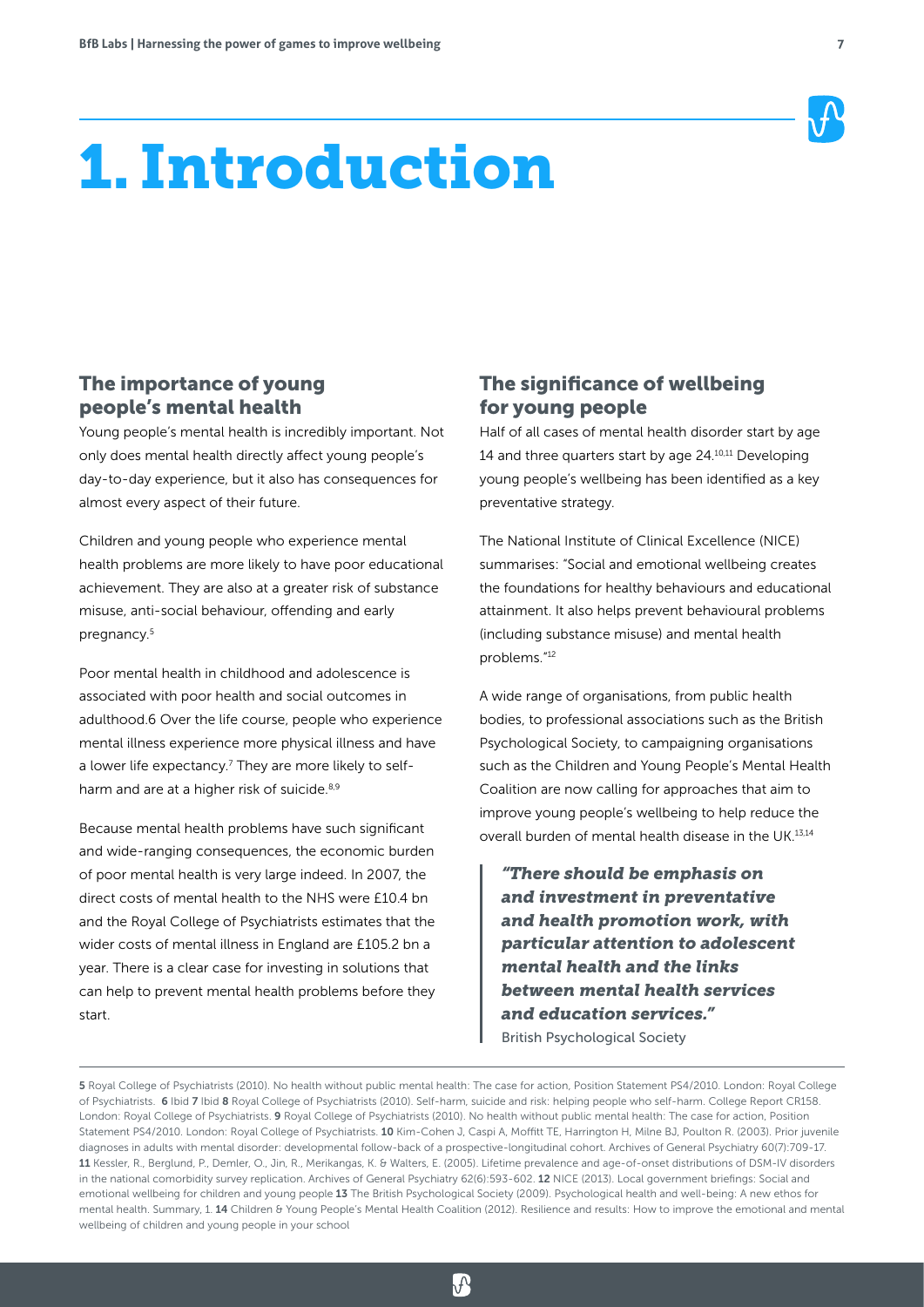# Breathing in existing approaches to improving wellbeing

One approach to improving wellbeing that is attracting growing scientific support is the use of regulated breathing, and a number of effective preventative approaches that have breathing as a central component already exist. Breathing exercises are an accepted CBT technique for stress management and treatment of anxiety disorders.15 Mindfulness-based interventions (where breath is a focus) have been shown to improve wellbeing, including in non-clinical populations.<sup>16,17</sup> There is likewise evidence that yoga and yoga-based interventions (which again use regulated breathing) are effective in helping individuals learn to regulate their emotions<sup>18</sup> and can help children and adolescents manage conditions ranging from attention deficit hyperactivity disorder to low self-esteem and anxiety.19

However, despite the efficacy of the approaches discussed above, which use regulated breathing, they are not widely available to young people. They often also require extensive teacher training to administer, and are also likely to be seen by many young people as alternative, and not immediately relevant to their lives.

### A new approach

It remains a large challenge to ensure that young people, particularly those who would most benefit, have access to effective preventative mental health interventions. Technology developments, however, have now presented a new opportunity to address this challenge. Personal digital devices — smartphones and tablets — have become nearly ubiquitous, and wearable devices capable of tracking movement, heartrate and other physiological data are rapidly becoming cheaper and more readily available. Using these two devices, it is now possible to track the effect of breathing on the body (particularly on the heart rate) and feed that data back to the user. While these devices have been used extensively to track and encourage physical activity, their potential to promote mental health behaviours has not yet been fully explored.

Over the past 18 months, BfB Labs has taken advantage of these technological developments in order to develop an effective wellbeing intervention that is accessible and attractive to young people.

Drawing on growing scientific knowledge around the relationship between wellbeing and breathing, the widespread availability of personal digital devices and the developing wearable sensors market, we created a video game that trains young people to practice regulated breathing, developing their ability to regulate their emotions and manage stress.

By harnessing the power of games to engage young people and reward particular behaviours, we aimed to create an experience that was both effective and genuinely rewarding, overcoming the barriers to adoption associated with other interventions. Our hope is that the breathing techniques learned through the game will become a part of users' life and habits, while the playing of the game will become a social phenomenon both among communities of young players and within institutions like schools, enabling the widespread adoption of evidence-based preventative behaviours.

This evaluation reports on the development and testing of this intervention, exploring the potential of the game to have a positive impact on young people's mental health and wellbeing at scale.

<sup>15</sup> Hazlett-Stevens & Craske (2008). Breathing retraining and diaphragmatic breathing techniques. Ch.10 in Cognitive Behavior Therapy: Applying Empirically Supported Techniques in Your Practice / Edited by William O'Donohue & Jane E. Fisher. Wiley. 16 Kabat-Zinn, J. (2003). Mindfulness-based interventions in context: Past, present, and future. Clinical Psychology: Science and Practice, 10, 144-156. 17 Feldman, G., et al. (2007) Mindfulness and emotion regulation: The development and initial validation of the cognitive and affective mindfulness scale-revised (CAMS-R). Journal of Psychopathology and Behavioral Assessment. 29(3), 177-190 18 Froeliger, B. E., et. al. (2012). Neurocognitive correlates of the effects of yoga meditation practice on emotion and cognition: a pilot study. Frontiers in Integrative Neuroscience, 6, 48. 19 Noggle, J.J., et al. (2012) Benefits of yoga for psychosocial well-being in a US high school curriculum: a preliminary randomized controlled trial. Journal of developmental and behavioral paediatrics, 33(3), 193-201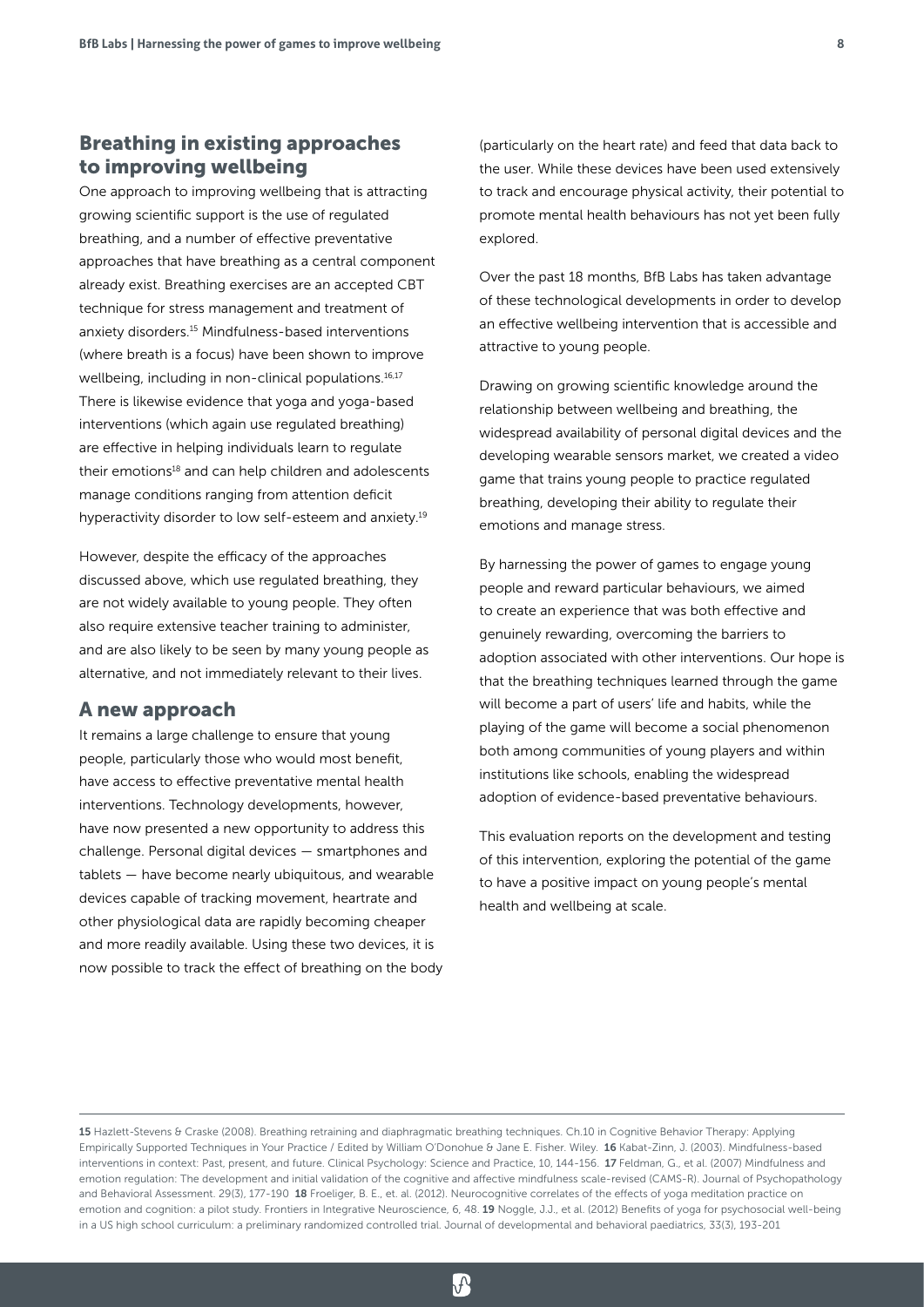# 2. Audience

# Age and gender

The broad target audience chosen for the intervention was 10–14 year olds. This group was selected because the transition from child to teenager during these years can be a particularly challenging time for young people. They experience physical and hormonal changes, as well as moving from primary to secondary school, often having to renegotiate relationships with parents, teachers and peers. The ability to regulate emotions helps young people to navigate this transition period as adaptively as possible, a particularly valuable skill considering the young age at which a large number of mental health problems start.

Our background research (see Box 1) with professionals who worked with young people confirmed that for some young people of this age, a lack of emotional regulation strategies was resulting in negative consequences, such as getting into trouble at school and missing out on activities and trips. Similarly, our research with young people themselves highlighted struggles they faced in coping emotionally with experiences in their day-today lives, even when they acknowledged the negative consequences of not managing their emotions well.



## Socioeconomic background

We designed the intervention to appeal to a crosssection of socio-economic backgrounds, although it was particularly important that it would be accessible to those outside of the middle and upper classes, who were less likely to access already available services for stress and anxiety.

#### Intervention type

The intervention was intended to be a preventative intervention which built up skills that could act as protection against the development of mental illness rather than a therapeutic intervention for people with mental health issues. However, given its focus on the development of emotional regulatory skills it was likely to be helpful for those struggling with emotional regulation problems, such as high levels of stress and anxiety.

#### Box 1: Background research

 $\mathbf{R}$ 

Extensive background research was done before the start of the project. This included two research reports: one on wellbeing and mental health, the other on video games and wellbeing, and a review of the literature on the relationship between heart rate variability (HRV), breathing, emotional regulation and wellbeing. Interviews with teachers, youth workers, mental health paediatricians and young people themselves helped us understand the challenges young people face in regulating their emotions. We also worked with video games expert Tom Chatfield to assess how the engaging and addictive qualities of video games could be harnessed to encourage wellbeing activities centred around breathing and emotional regulation.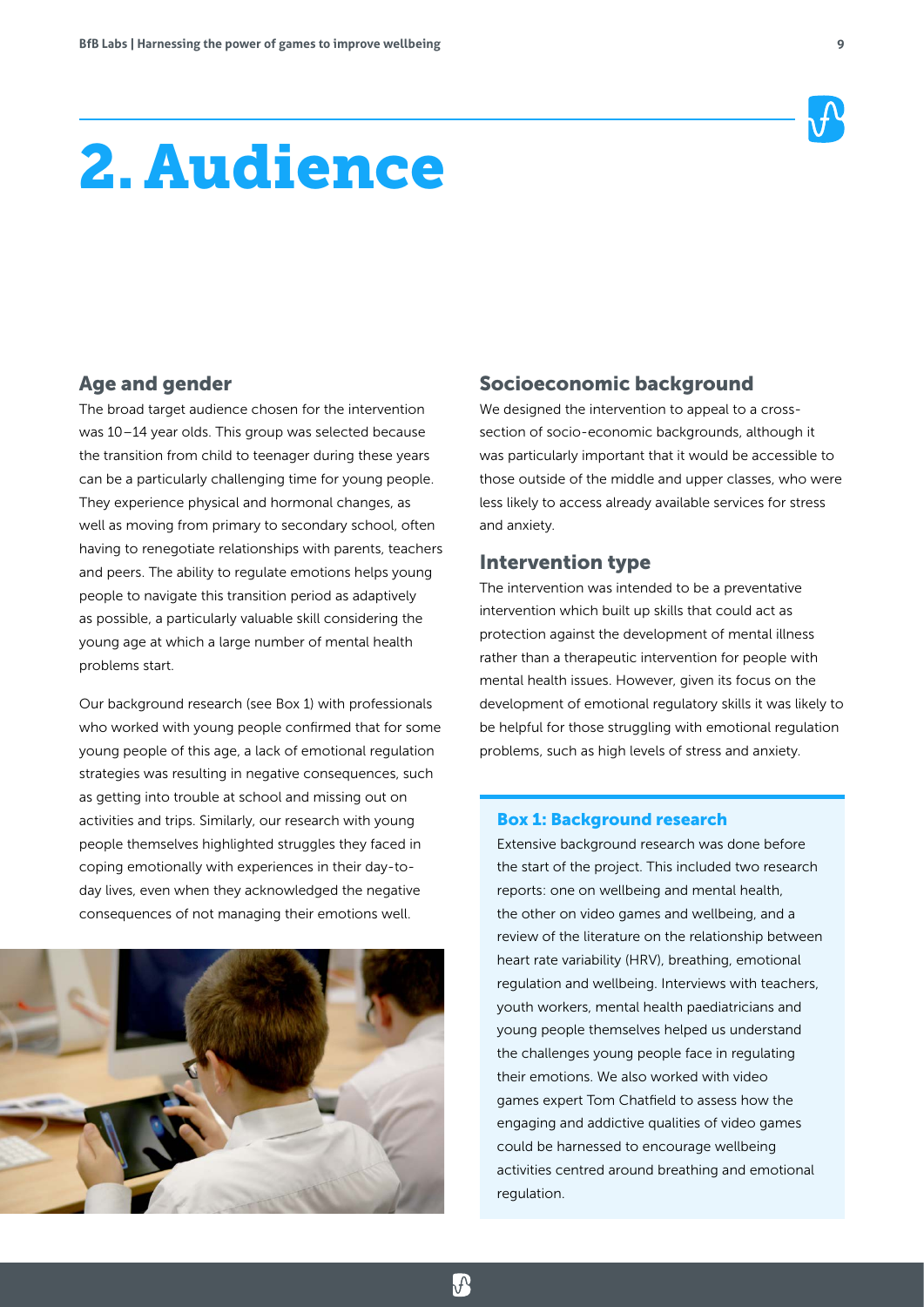

# 3.Theory of change

# Emotional regulation underlies wellbeing

As a preventative intervention, the aim of the project was to support young people's wellbeing and help them develop good mental health. An important aspect of developing wellbeing for young people is learning to deal with stress and to regulate emotions.20 Emotional regulation involves monitoring, evaluating and modifying emotional reactions in order to accomplish one's goals. At its heart is the ability of a person to recognise and understand how they are feeling and respond to the emotion appropriately, given the context of their social environment and their personal motivations and ambitions.21 For example, a young person with good emotional regulation might recognise they are getting frustrated at not understanding something in class, and ask for help rather than either disengaging, or expressing frustration as anger towards a classmate. Similarly, they might recognise that they are feeling nervous before giving a talk in assembly and choose to respond adaptively (e.g. taking ten minutes on their own before the talk to rehearse), rather than non-adaptively (e.g. pulling out of the talk or faking sickness).

Healthy emotional regulation strategies are associated with better social functioning, more positive emotions, and higher wellbeing,<sup>22</sup> while poor emotional regulation is linked to problems such as depression, anxiety, substance abuse and eating disorders.<sup>23</sup> It is clear that the ability to regulate and manage emotional responses underlies good mental health and its development is important to prevent mental health problems.<sup>24</sup>

# Breathing, emotional regulation and wellbeing

Controlled breathing is a key physiological selfregulation technique; an accessible and easy-tounderstand way to calm down. Everly and Lating describe controlled breathing as "one of the oldest and certainly the single most efficient acute intervention for the mitigation and treatment of excessive stress"25 and there is now a large body of evidence showing that regulating the speed and physical movement involved in the breath can directly reduce physical stress reactions in the body, $26$  making it a powerful tool in the management of stress and anxiety. Some of this evidence finds a direct effect of practicing breathing techniques preventatively (regular sessions of breathing) on resilience to stress and anxiety.27,28,29 Other evidence relates to regulated breathing as a technique to aid emotional regulation in

<sup>20</sup> Zeman, J. et al. (2006) Emotion regulation in children and adolescents. Journal of developmental and behavioral paediatrics, 27(2), 155-68. 21 Ibid 22 John, O., Gross, J. (2004). Healthy and unhealthy emotional regulation: Personality processes, individual differences, and life span development in Journal of Personality, 72(6), 1301-1304. 23 Berking, M. & Wupperman, P. (2012). Emotion regulation and mental health: recent findings, current challenges, and future directions. Current Opinion in Psychiatry. 25(2), 128-34. 24 Gyurak, A., Gross, J. J. & Etkin, A. (2011). Explicit and Implicit Emotion Regulation: A Dual-Process Framework. Cognition & Emotion, 25(3), 400-412. 25 Everly & Lating (2013). Voluntary control of respiration patterns. A Clinical Guide to the Treatment of the Human Stress Response. London: Springer. 26 McCaul, K., Solomon, S. & Holmes, D. S (1979). Effects of paced respiration and expectations on physiological and psychological responses to threat. Journal of Personality and Social Psychology, 37(4), 564-571 27 Gilbert (2003). Clinical applications of breathing regulation: Beyond anxiety management. Behaviour Modification, 23(5), 692-709. 28 Hazlett-Stevens & Craske (2008). Breathing retraining and diaphragmatic breathing techniques. Ch.10 in Cognitive Behavior Therapy: Applying Empirically Supported Techniques in Your Practice / Edited by William O'Donohue & Jane E. Fisher. Wiley. 29 Wells, R., Outhred, T., Heathers, J., Quintana, D., Kemp, A. (2012). Matter over mind: A randomised-controlled trial of single-session biofeedback training on performance anxiety and heart rate variability in musicians. PLoS ONE 7(10) DOI: 10.1371/ journal.pone.0046597.

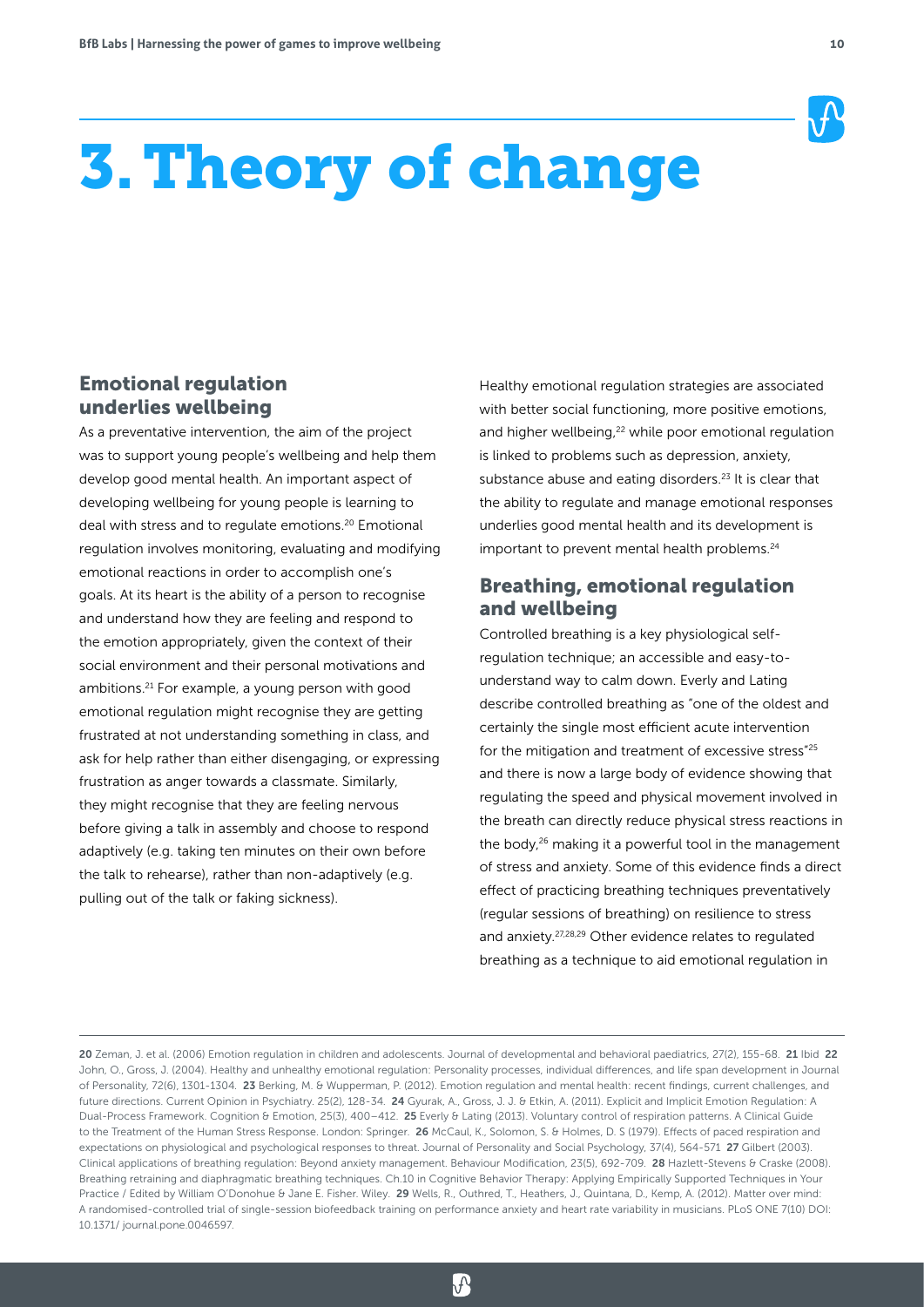stressful situations.<sup>30,31,32,33</sup> Encouraging a daily breathing practice and training in breathing before stressful situations can therefore be beneficial.

# The benefits of regulated diaphragmatic breathing

One type of breathing which has been found to be particularly effective in reducing stress and managing anxiety is diaphragmatic breathing, where the air is drawn into the bottom section of the lungs (see Box 2). $34,35$ Regulated, diaphragmatic breathing has been shown to activate the parasympathetic nervous system, the system that calms the body down by promoting the "rest and digest" response<sup>36, 37</sup>, and counters the "fight and flight" response.

The beneficial effects of stand-alone regulated diaphragmatic breathing have been widely recognised within the medical field and it is recommended as a relaxation technique by health organisations including the NHS<sup>38</sup>, Bupa<sup>39</sup> and the mental health organisation MIND.40

#### Box 2: Diaphragmatic breathing

During a diaphragmatic breath, the diaphragm flattens as you inhale. This flattening causes the stomach to expand outwards and creates a partial vacuum allowing air to flow into the lower section of the lungs. Similarly, when the diaphragm relaxes, the stomach contracts back in towards the body and air flows out of the lungs. Because of the movement in the stomach that accompanies diaphragmatic breathing, it is also known as abdominal or belly breathing.

# Diaphragmatic breathing and heart rate

All breathing has an effect on heart rate. The heart rate speeds up with an in-breath and slows down with an out-breath. When a person practices regulated diaphragmatic breathing, within only a few breaths this speeding up and slowing down of the heart rate is significantly increased. Heart rate variability (HRV) — a measure of the variation in the length of time between each heartbeat — is thus increased during regulated diaphragmatic breathing, and drops off again when this regulated breathing stops, making HRV a useful proxy measure for regulated breathing.

# HRV can be used as a form of biofeedback

HRV data can be captured using the more sophisticated heart rate monitors traditionally used for tracking performance during sport. This data is then digitally represented back to the individual as a graph of heart rate over time. Displaying an individual's HRV levels on a screen allows them to see the effect their breathing has on their heart rate and to use this information to alter their breathing accordingly to increase their HRV. HRV also decreases when a person is stressed or anxious and by showing this on screen it helps the player make the connection between how stressed they are, the effect the stress has on their body, and how they can use regulated breathing to regain equilibrium.

Some studies suggest that this type of HRV biofeedback can be used therapeutically, to help improve resilience to stress. For example, studies have found that HRV biofeedback reduced the anxiety levels of college students when used on its own<sup>41</sup> or in conjunction with counselling<sup>42</sup> and that it was effective in reducing

<sup>30</sup> Harris, V., Katkin, E., Lick, J., Habberfield, T. (1976). Paced respiration as a technique for the modification of autonomic response to stress. Psychophysiology, 13(5), 386-391. 31 McCaul, K., Solomon, S. & Holmes, D. S (1979). Effects of paced respiration and expectations on physiological and psychological responses to threat. Journal of Personality and Social Psychology, 37(4), 564-571 32 Hibbert, GA., Chan, M. (1989). Respiratory control: Its contribution to the treatment of panic attacks. A controlled study. British Journal of Psychiatry, Vol 154(2). 33 Sakakibara, M., Hayano, J. (1996). Effect of slowed respiration on cardiac parasympathetic response to threat. Psychosomatic Medicine, 58(1), 32-37. **34** Gilbert (2003). Clinical applications of breathing regulation: Beyond anxiety management. Behaviour Modification, 23(5), 692-709. 35 Hazlett-Stevens & Craske (2008). Breathing retraining and diaphragmatic breathing techniques. Ch.10 in Cognitive Behavior Therapy: Applying Empirically Supported Techniques in Your Practice / Edited by William O'Donohue & Jane E. Fisher. Wiley. 36 Harvey, J. (1978). Diaphragmatic breathing: A practical technique for breath control. Behaviour Therapist, 1, 13-14. 37 Ballentine, R. (1976). Science of breath. Glenview, IL: Himalayan International Institute 38 NHS (2014) Relaxation tips to prevent stress from http://www. nhs.uk/conditions/stress-anxiety-depression/pages/ways-relieve-stress.aspx 39 Bupa (2014) Stress from http:// www.bupa.co.uk/individuals/healthinformation/directory/s/hi-stress?tab=FAQs 40 Mind (2012) How to manage stress from http://www.mind.org.uk/information- support/tips-for-everydayliving/stress-guide/how-to-relax/#.VFyWj\_SsV0U 41 Henriques, G., et al. (2011). Exploring the effectiveness of a computer-based heart rate variability biofeedback program in reducing anxiety in college students. Applied Psychophysiology and Biofeedback, 36, 101-112. 42 Ratanasiripong, P., et al. (2012). Biofeedback and counseling for stress and anxiety among college students. Journal of College Student Development, 53, 742-749.

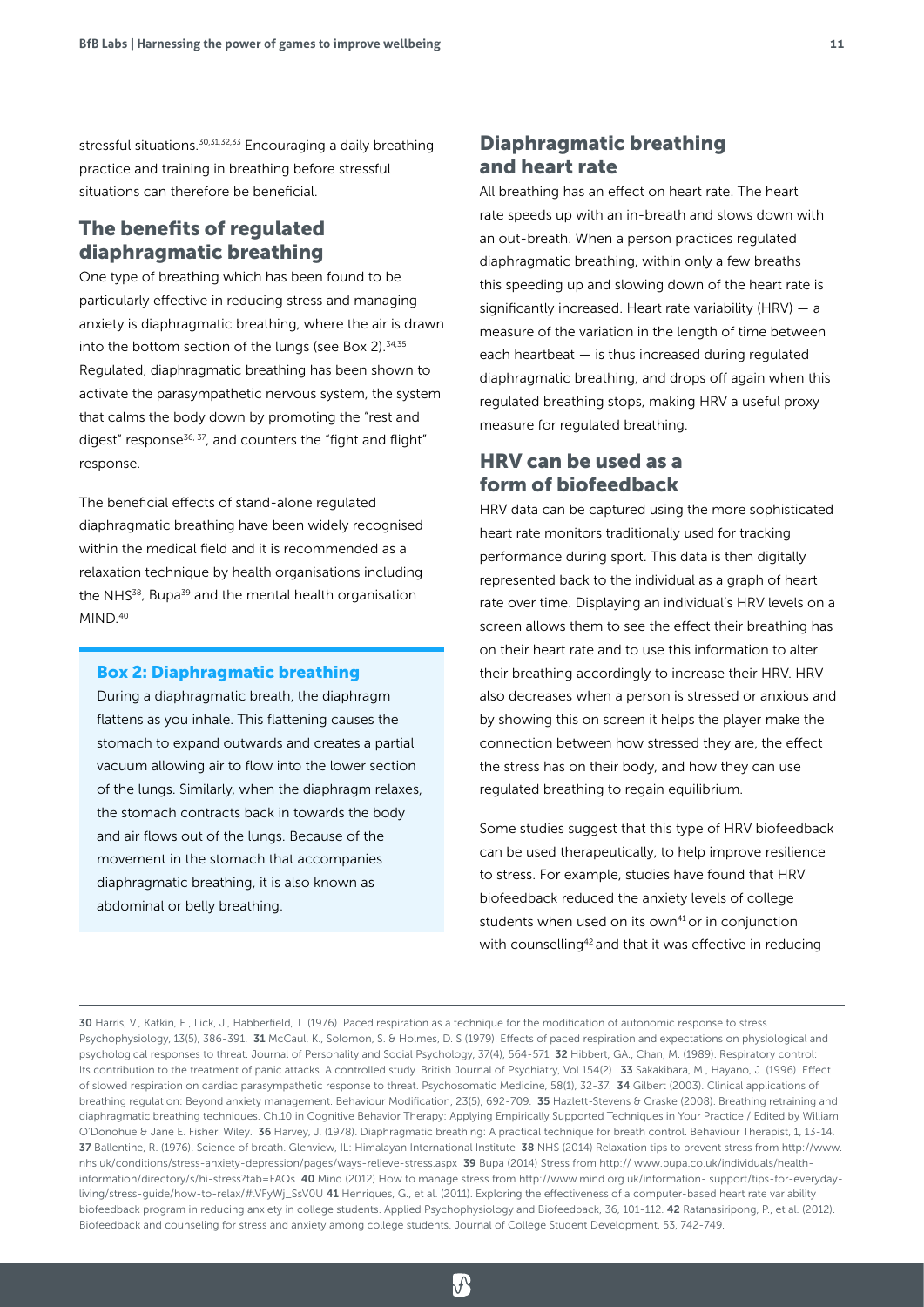participants' levels of depression, with this improved level remaining after the treatment.<sup>43</sup>

# Embedding breathing and HRV biofeedback in video games

Despite strong evidence around the emotional benefits of regulated diaphragmatic breathing and the emerging evidence on HRV biofeedback, these breathing behaviours are unfamiliar to most young people and not associated with any existing behavioural patterns. They are also relatively boring to complete, adding an additional barrier to practice.

A video game was chosen as an ideal vehicle for regulated diaphragmatic breathing practice because:

- Skill development is already a central part of video games. Successful games command both time and attention from the player and offer a rich captivating experience, within which a skill is developed over a careful trajectory. It is, therefore, not a huge leap, to see how the skill of regulated diaphragmatic breathing could successfully be built into the game as one of the main skills to be mastered.
- Video games encourage regular play. Games are seen as fun and enjoyable. By embedding the breathing into gameplay, it becomes part of the challenge and enjoyment of the game, incentivising continued practice.
- Young people already play video games a lot. Research by Ofcom estimates that on average, 5–15 year olds play 8.7 hours a week gaming, rising to 10.7 hours for  $12-15$  year olds. $44$

• Research shows that some young people are already using video games to regulate their emotions. 45,46 For example, a study of over a thousand 12–14 year olds found that two thirds (62%) of boys and nearly half (44%) of girls who played video games agreed that they sometimes used video games to relax, whilst substantial numbers (45% of boys and 29% of girls) said they used games to cope with anger.<sup>47</sup>

Our aim was to create a biofeedback video game using HRV biofeedback to encourage young people to practice regulated diaphragmatic breathing, improving their management of stress and emotional regulation, and thereby improving their wellbeing. We also hoped to create an enjoyable and engaging experience that would encourage repeated sessions of breathing practice.



 $\mathcal{A}$ 

<sup>43</sup> Karavidas, M., et al. (2007). Preliminary results of an open label study of heart rate variability biofeedback for the treatment of major depression. Applied Psychophysiology & Biofeedback, 32, 19-30. 44 Ofcom, (2013). 'Children and parents: Media use and attitudes report' 45 Olson, C.K., Kutner, L.A., & Warner, D.E. (2008). 'The role of violent video game content in adolescent development: Boys' perspectives'. Journal of Adolescent Research, 23(1), 55-75. 46 Colwell, J. (2007). 'Needs met through computer game play among adolescents'. Personality & Individual Differences, 43, 2072-82. 47 Olson, C. (2010). 'Children's motivations for video game play in the context of normal development'. Review of General Psychology, 14 (2), 180-187.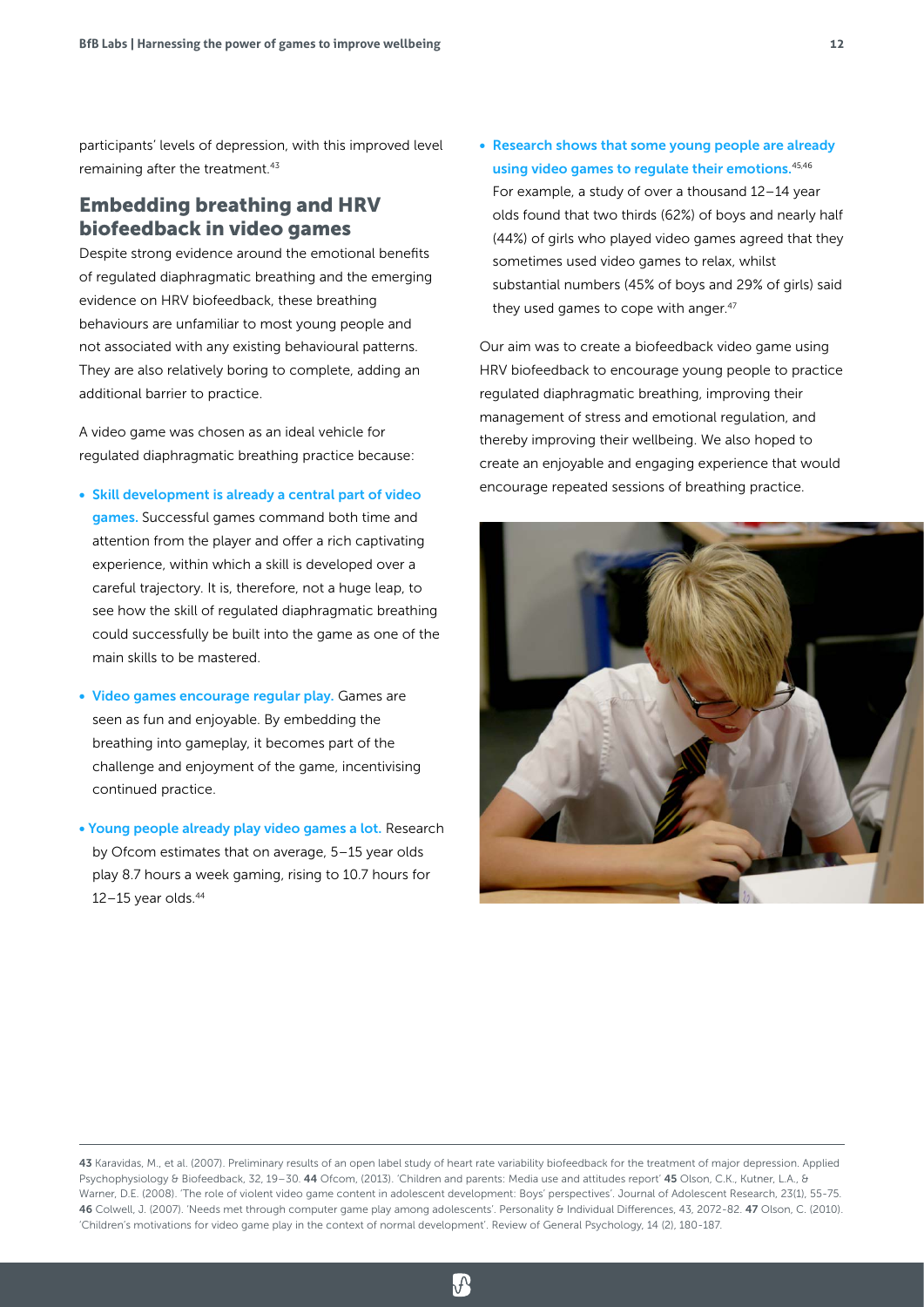# 4.What we did

# 4.1 Creation of a game The game

BfB Labs worked closely with the project partners to develop a tablet-based video game in which gameplay is partly controlled by the players' heart rate variability (HRV).

The player wears a chest strap which monitors their heart rate and transmits HRV data via bluetooth to the game. The game has a visual breathing pacer on screen which models a regular breathing pattern. If the player follows the pacer with their breath (breathing in and out when the pacer indicates) they increase their HRV. The game then detects the player's increased HRV (via the chest strap) and makes it easier for the player to progress in the game. In this way, the game encourages regulated diaphragmatic breathing without being explicit about the wellbeing benefits of such a technique.

The game is an HTML5 game and was designed for the android platform.

#### Choosing the hardware

The game required hardware that captured heart rate accurately enough to reflect the player's breathing rate. It needed to capture data at a high sampling rate, not be distorted by the player's movements or surroundings, and be compatible with game play. It also needed to be affordable.

We explored various options for the pilot, including chest straps, wrist bands, ear clips and the camera on a mobile phone. The chest strap was the only option that met these narrow specifications. We used a Polar H7 chest strap for the pilot but other brands of chest strap that sample at a high frequency would also be compatible with the game.

The game was played on a Nexus 7 tablet.



#### User testing

For the game to be successful it had to be attractive to the target audience and be engaging enough to encourage regular play sessions.

#### The refined target audience

For the pilot we narrowed the age group of our target audience to 13–14 year olds (Year 9) as it was easier to timetable the intervention for one year group and because the wellbeing scale we had chosen to use was validated with students of 13 years and over.

For logistical reasons we were only able to use boys in the pilot: the chest straps used with the game needed to be placed under clothing, directly against the skin. Having a mixed gender test group would have required girls to leave the room to put the chest strap on, which would have added considerable extra set-up time in the already short lunchtime session. Consequently, we narrowed the target audience for the pilot prototype game to 13–14 year old boys.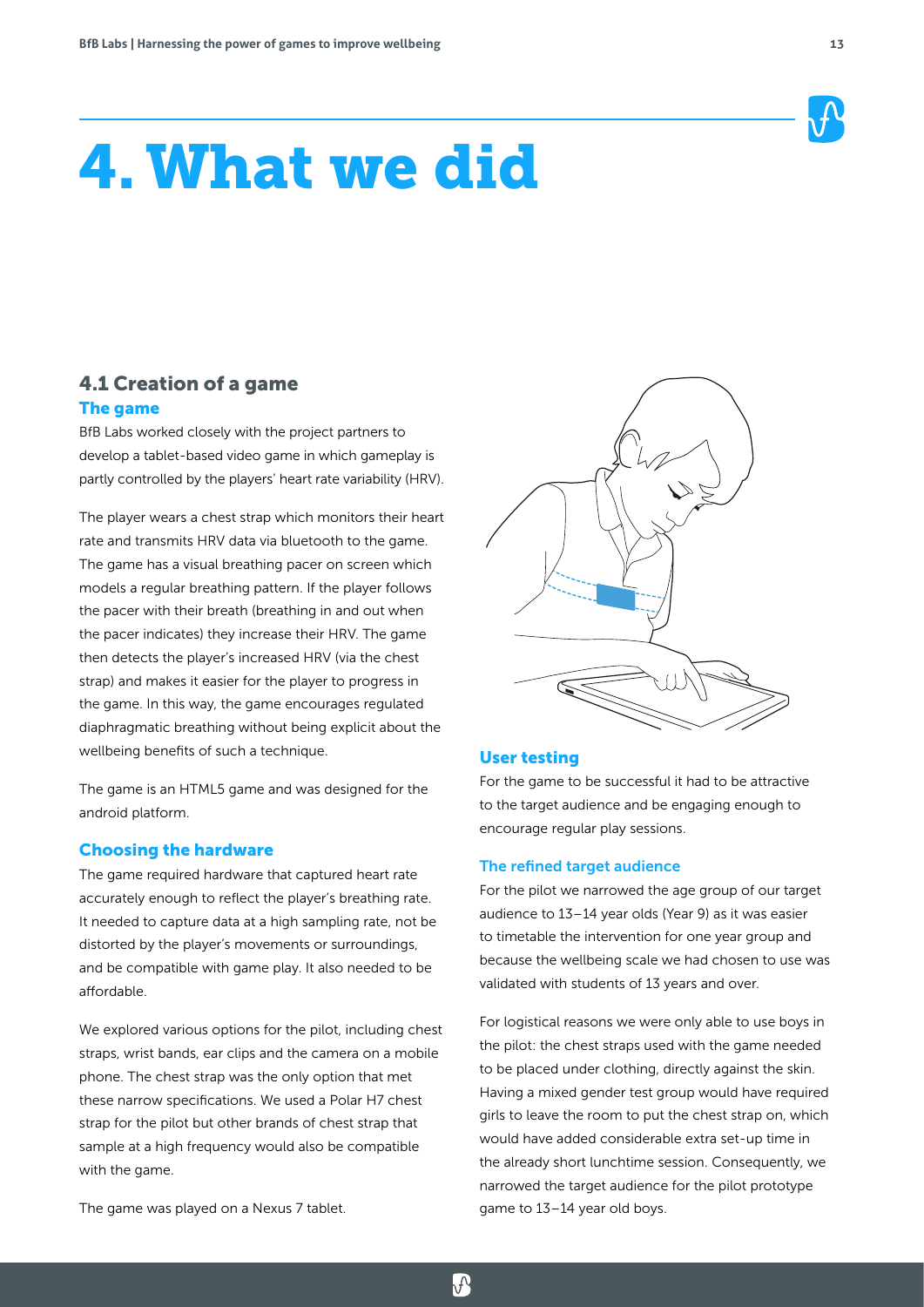#### User-testing the game

Different early game concepts were developed by our video game partners PlayLab London and user-tested with 12–13 year old boys, in which they gave feedback on narratives, art styles and characters. The feedback fed directly into game design, however we did make an effort to ensure that game design was gender neutral.

The boys felt that the concept of "Lumi the Lightbulb" (see Box 3) was the most fun and engaging of the designs presented to them, and also best integrated the breathing mechanism with the narrative of the game. Consequently, this was the design chosen for the prototype.

# Box 3: About the game Lumi the Light Bulb



#### What is Lumi about?

Lumi is a little light bulb who is slightly cracked, but still works perfectly. Because of the crack he was sent away to the recycling plant to be destroyed in the recycling furnace. The player has to help Lumi navigate through the maze-like recycling plant and escape to the outside world, whilst avoiding enemies which are trying to destroy him.

#### How do you play Lumi?



The player can move Lumi by tapping the screen, which allows him to move through the maze, run away from enemies and hide in safe caves where his enemies can't reach him.

#### Where does the breathing come into it?

Players are instructed to follow the breathing pacer which is a blue ring that always surrounds Lumi. When the blue ring fills up, the player should breath in. When it empties they should breathe out.

 $\mathbf{R}$ 

#### **Breathe in Breathe out**





If the player follows the breathing pacer during the game, they increase their HRV which is visualised as a bar on the side of the screen.

When the bar is high (meaning the player's HRV is high) Lumi becomes brighter and he can see enemies further away from him. He can also run faster, helping him complete levels quicker, navigate obstacles (like killer lasers) and run away from enemies, giving users an incentive to increase the level of the bar.

Each level becomes progressively harder, with Lumi's enemies becoming more intelligent and dangerous, meaning that at higher levels it becomes even more important that players follow the breath pacer to give Lumi as much light and speed as he can get.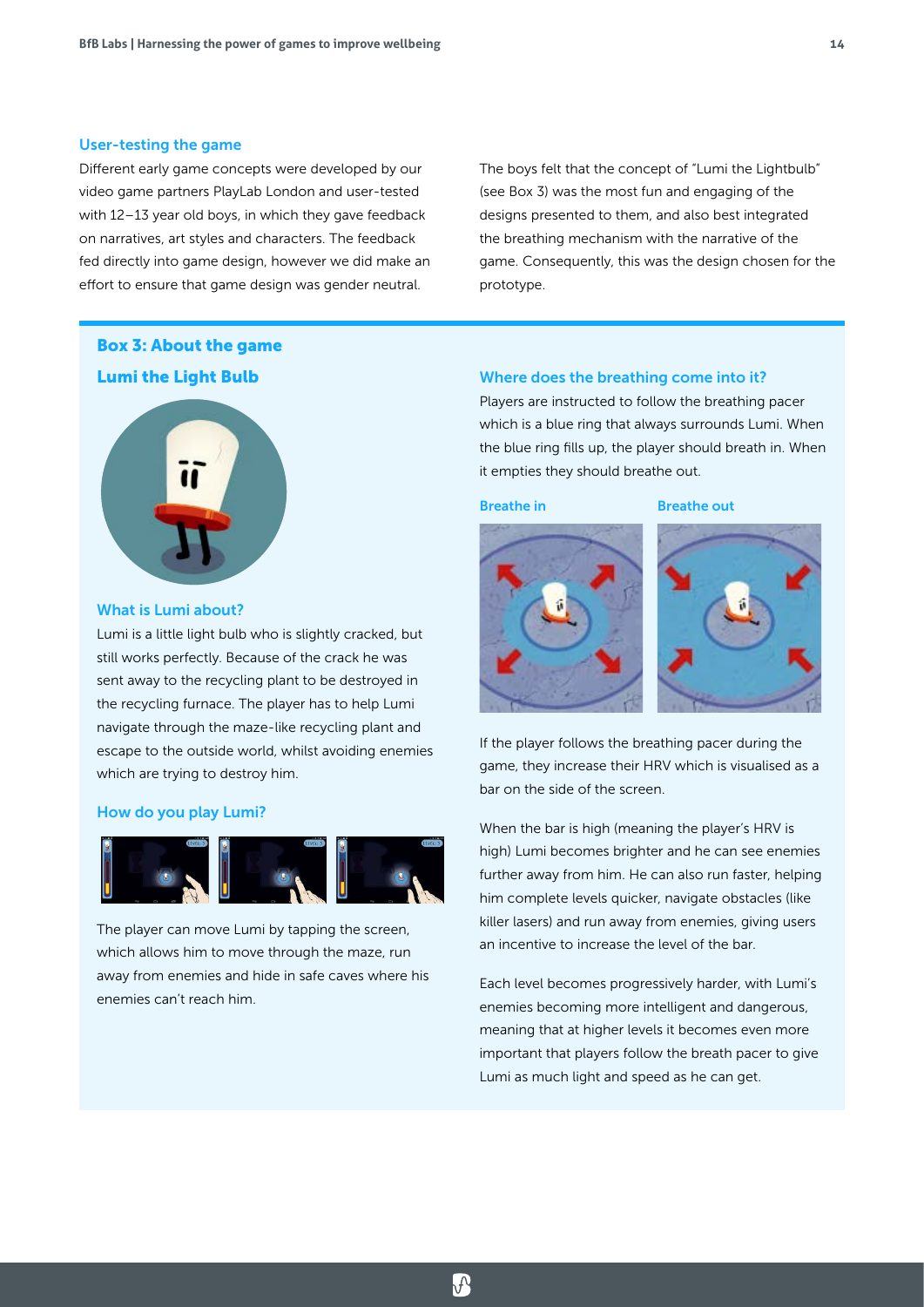

# 4.2 Testing the game Test group

The test group was composed of 30 boys in Year 9 (13–14 years old) from the Billericay School in Essex who had volunteered to take part in the pilot. The rest of the Year 9 boys acted as a control group. A subset of 30 boys were randomly selected from the larger control group to provide additional HRV measurements at the start and end of the pilot.

#### Intervention

Each boy in the test group was allocated a Nexus 7 tablet and a Polar H7 chest strap with a unique number on it which they would use throughout the pilot. They were given an introductory briefing which covered:

- How to use the equipment properly
- How to do diaphragmatic breathing, and how it should feel, which included an animated film loop for teaching the breathing technique
- How the game worked, and how to control the character Lumi.

The boys were also given an introductory quide explaining different elements of the game, and how to play it.

We also created an [instruction manual](http://cl.ly/3t0j1c0f2T1Y) for all staff involved in the pilot, which included a troubleshooting guide.

The test group then played the game every lunchtime for at least five minutes over a five week period. The boys were given the opportunity to play for the entire lunch break if they so wished.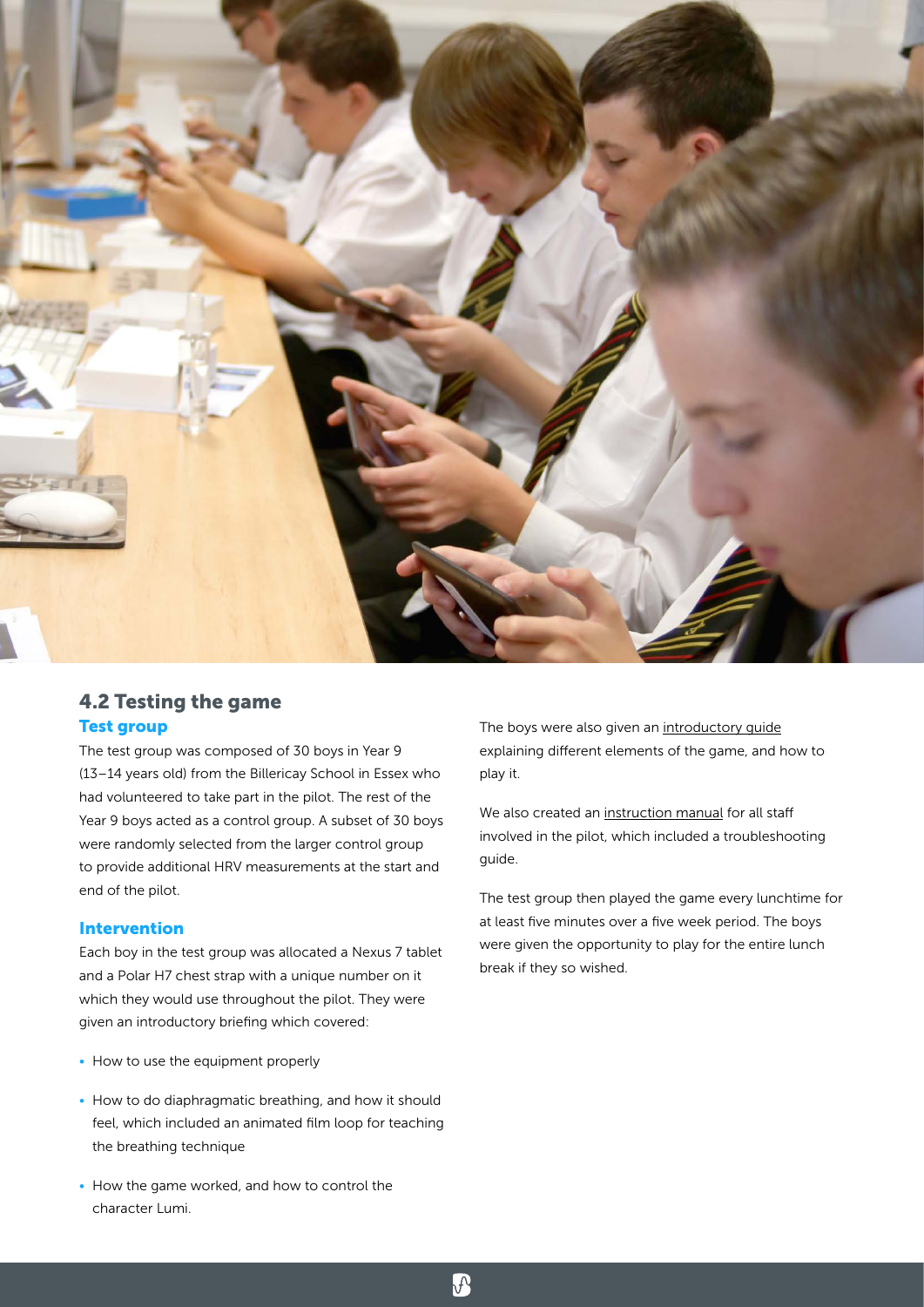# 4.3 Data collection and analysis Gameplay time

Every time the game was played, the time spent playing was tracked and saved. Attendance of play sessions and gameplay time was then calculated for each boy in the test group across the pilot period, providing the average minutes played per session attended.

#### Survey data

Measures of wellbeing are very sensitive to recent events and how people feel on the day, and changes in wellbeing scores over the course of short-term interventions are in general very small, posing a challenge for the measurement of wellbeing within the project. We conducted a review of available wellbeing measures. The Short Warwick- Edinburgh Mental Wellbeing Scale (SWEMWBS)48 was chosen as our primary wellbeing measure as it was validated for use with the age of our target group, could be compared to national baselines and was relatively short. We were aware, however, that this measure is primarily used to gauge population levels of wellbeing, rather than assess the effects of interventions and so accepted the possibility that our instruments would not pick up changes in the wellbeing of the participants relative to the control group.

All Year 9 boys, including the test and control groups, completed the SWEMWBS before and after the pilot period. Basic statistical analysis was run to see if there had been any change in wellbeing scores of the entire sample across the pilot. Paired sample t-tests were then run to compare the changes in scores of the test group and the larger control group.

A survey on the gameplay experience was also completed by the test group after the first week of playing the game. The survey covered the boys' enjoyment of the game, any improvements they had observed in their playing and what they liked and disliked in the game. The data was compiled and basic statistical analysis was run.



#### HRV measurements

We collected resting rates of HRV before and after the pilot from the 30 boys in the test group and 30 boys in the subset of the control group. HRV during a mildly stressful task<sup>49</sup> was also measured for these groups before and after the pilot period. There are no agreed protocols for how long a biofeedback intervention should run before a change in resting HRV can be expected and we thought it unlikely to see a change in resting or stress HRV levels over the four week pilot period.50 Nevertheless, in the absence of existing baseline data for healthy young people in this target audience, we thought it useful to collect this data as a point of reference for future testing. We also wanted to experiment with protocols for collecting this type of data in a group environment.

#### Focus groups

Focus group discussions were conducted with all of the boys in the test group after the pilot period to capture their views on the game and gameplay, integrating breathing into a game, adherence to the breathing in the game and possible impacts of the breathing.

Focus groups were analysed against a thematic framework to show patterns within and across groups and to highlight differences among them. The analysis process and outputs were reviewed by an external body, MindTech Healthcare Technology Co-operative, based in the University of Nottingham, to ensure the process was sound and the conclusions reflected the raw data collected.

<sup>48</sup> Please see http://www2.warwick.ac.uk/fac/med/research/platform/wemwbs/development/ for more information on WEMWBS and SWEMWBS 49 Wood, R. et al. (2002) Short-term heart rate variability during a cognitive challenge in young and older adults. Age and Ageing, 31, 131-135. 50 HRV was measured as SDNN over a 5 minute period of breathing.

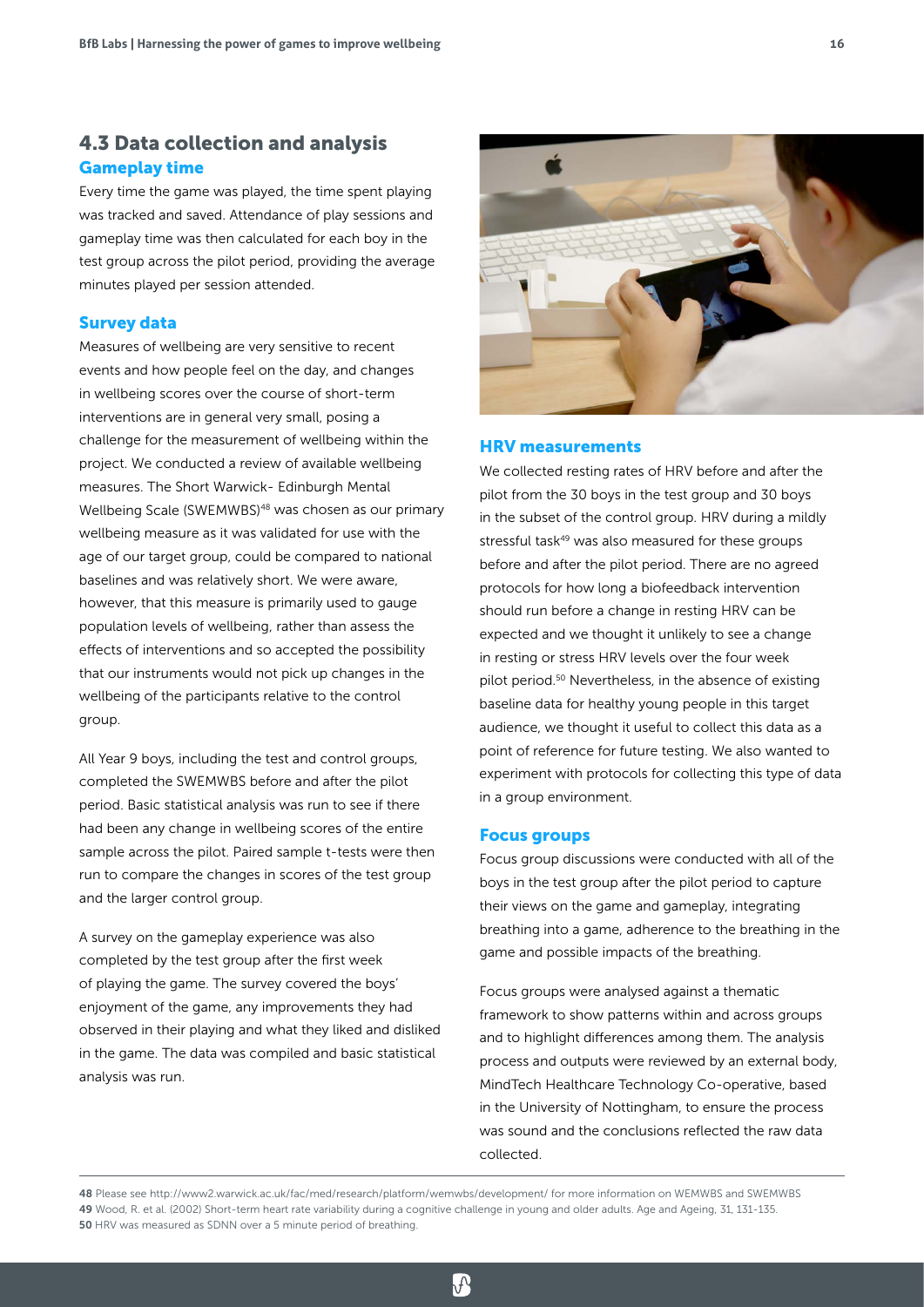#### Parents' feedback survey

A short feedback survey was given to the test group to give to their parents. The survey asked about whether their son had mentioned the game to them, their own views towards the game and any changes they had noticed in their son during the pilot period.

Twenty-five completed surveys were returned. Responses were collected and input into a spreadsheet, where basic analysis was conducted.

#### Limitations of the research design

It is important to acknowledge some elements of the research design that could have potentially influenced the pilot results in some way.

First, the boys in the test group had volunteered to participate in the trial which could indicate a difference from the other Year 9 boys who had not volunteered. The lead pilot teacher, however, felt that the test group were representative of Year 9s with a mix of achievement levels and behaviour. Looking at wellbeing baseline scores also showed no differences between the test group and controls. There is the possibility that the test group had a greater interest in video games. If this was the case, it could have potentially resulted in greater enthusiasm for, and eagerness to play, the game. We did not think, however, that this would qualitatively change the feedback on the game, and could, perhaps, result in more detailed feedback on the game.

Second, the breathing rates of the breath pacers in the game were initially set too slow for the boys to comfortably follow. Consequently, the rates were increased and standardised mid-way through the pilot, after which the boys found it far easier to follow.

Third, the difficulty level of the game was changed for the whole test group two weeks into the project. Prior to this the boys had been finding the game too easy, which meant they were able to play the game with less focus on their breathing and found the game less absorbing.

Finally, taking part in the pilot may have resulted in the test group gaining experiences outside of the pilot and receiving differential treatment that could affect their wellbeing. For example, they received recognition from senior staff members, and were given early lunch passes. However, the boys were also missing out on lunch time play and free socialising time, both of which benefit wellbeing, so it is unclear that the net effect of simply participating would necessarily be positive.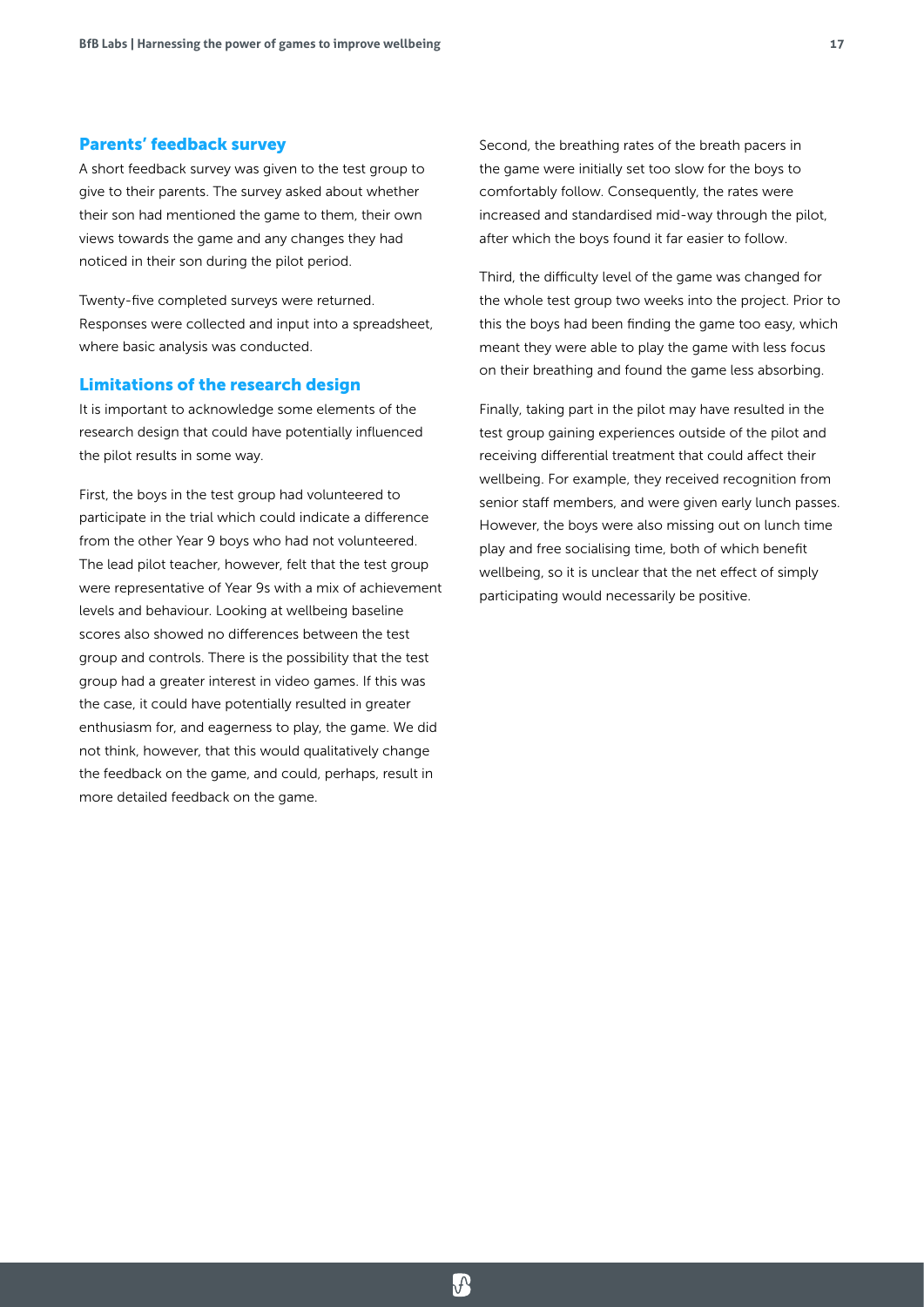# 5. Results



#### Did the project achieve its objectives?

This section considers the main aims of the project, reviews to what extent the data suggests they were met, and draws out lessons for future development of the game.

The main aims of the project were:

- To create an enjoyable and engaging experience that would encourage repeated practice
- To create a game that effectively trains players in regulated breathing by:
	- Encouraging compliance with the diaphragmatic breathing technique
	- Teaching the players emotional regulation techniques that transferred out of the game context
	- Improving the players' wellbeing.

# 5.1 The game Was the game enjoyable and engaging?

The test group found the game engaging and fun The project aimed to create a prototype that would be engaging enough to drive regular practice.

We wanted to investigate whether a video game which used breathing to drive gameplay could be an enjoyable experience for the target audience.

The results from the pilot provide support for this idea. Gameplay data suggests that the boys liked the game, with 95% of all scheduled sessions being attended by the boys, voluntarily, in their lunch hour. The boys played the game for an average of 6 minutes 42 seconds per day, nearly 2 minutes more than they were asked to. 20% of the boys played for an average of more than 10 minutes per day  $-$  double the required amount  $-$  with some boys having to be told to go to get their lunch, or go to their next lesson as they had become so engrossed in the game.

When asked in the focus groups what they thought of the game generally, the pilot group were overwhelmingly positive about it and said they would recommended it to a friend. They felt it was challenging, fun and that the integration of breathing into the game made it very different to other video games they played.

*"Overall, I thought it was awesome"* Pilot participant, Focus group (FG)

 $\mathbf{R}$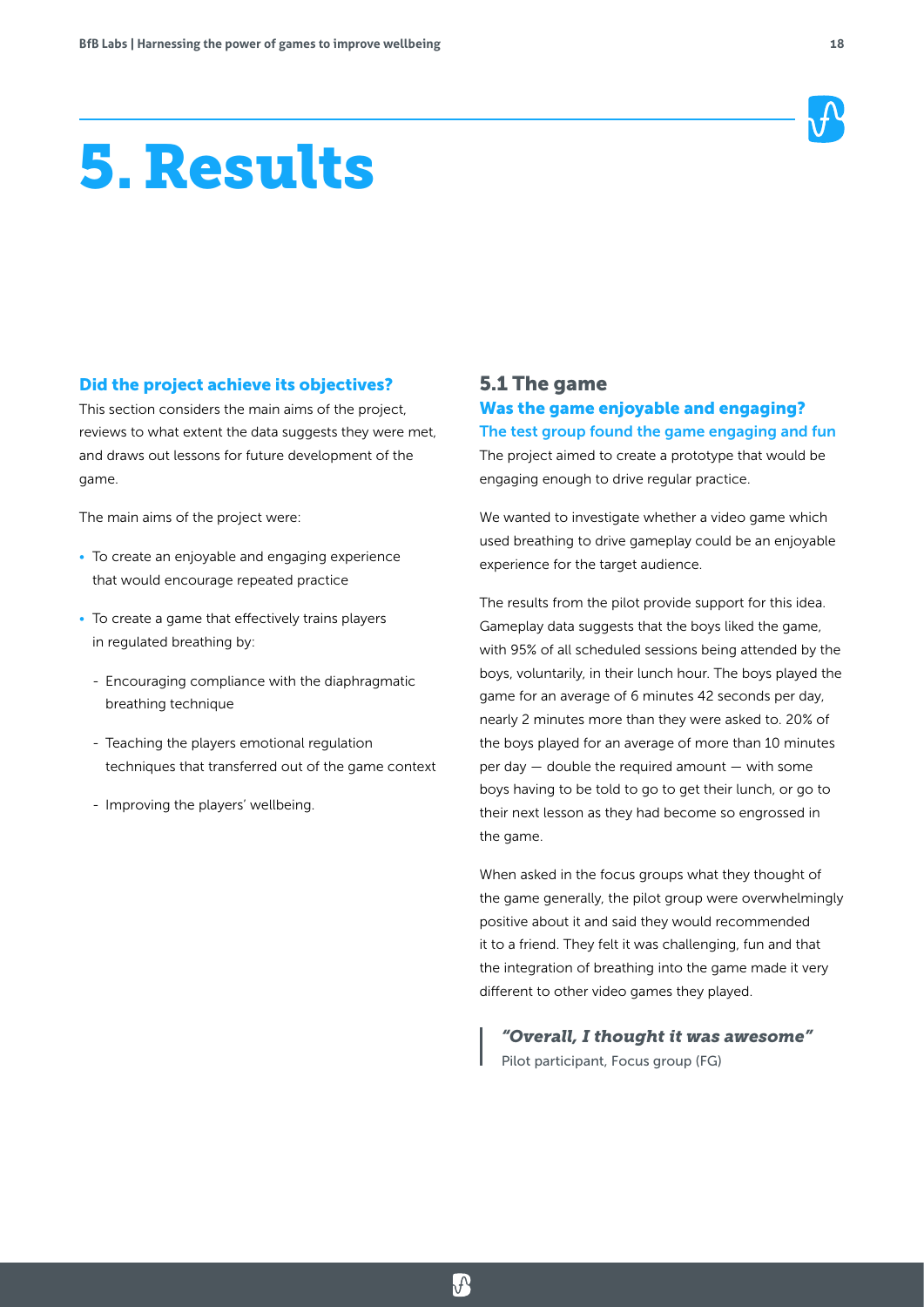*"I liked the video and the aesthetics. I thought it was a very creative idea, and I like the enemies."*

Pilot participant, Gameplay survey

*"It's just generally fun. It's one of them games that once you start playing, you can't stop playing"* Pilot participant, FG

# The game design and narrative were appealing

The narrative and visual design created an appealing framework for the breathing activities.

In the gameplay survey, 95% of the boys said that the game was aesthetically pleasing and 91% felt they could explore things, an indicator of good game design.

In the discussions, the pilot group regularly referred to the introductory video that sets out the narrative of the game, and had clearly engaged with the main character, Lumi, referring to him throughout the discussions. They enjoyed the thrill of the "hide and seek" nature of the game, the surprise of the enemies appearing and the challenge of navigating complicated lasers.

### Integration of breathing into the game enhanced its appeal

One of the first things mentioned when asked what they liked about the game was the integration of the breathing into the gameplay. The boys gave four main reasons why they liked this integration:

#### • It is a totally unique concept:

None of the boys had played a game like this, and they valued the novelty and cutting-edge nature of the integration.

*"I think it's pretty cool. I think it's, like, leading on in technology"* Pilot participant, FG

#### • It made them feel more involved in the game:

Using breathing meant they were immersed in the game, more than they had been with other games.

*"There's no game out there that I know of, on the app store or android, that includes you in to the game"* Pilot participant, FG



#### • It presented an additional challenge:

The player had to concentrate on both the gameplay and also on their breathing, creating an extra level of difficulty, which the boys relished. The boys much preferred playing the game when the difficulty level of the game was increased two weeks into the pilot, showing their desire for challenge.

*"It's better when it's challenging...sets your mind onto it more"* Pilot participant, FG

### • It made the game fairer and more difficult to cheat in:

In games such as Fifa, players can purchase better, more skillful players using real money, buying more success in the game. This kind of cheating isn't possible in a game where a player's success is determined by how well they can control their breathing.

*"It's good because you have to physically concentrate, whereas in lots of games there's ways you can get around doing well, but with breathing you have to actually do it well to do well"* Pilot participant, FG

There was not, however, total consensus on integrated breathing. Some boys in the test group played the game in a very social way, sitting with their friends, commenting on the game whilst playing. A few of these boys felt that the breathing got in the way of being able to chat with friends. While this does reflect limitations in the game design (discussed in the next section), it also raises interesting design considerations for future game iterations around how to include the social aspect of play into the game.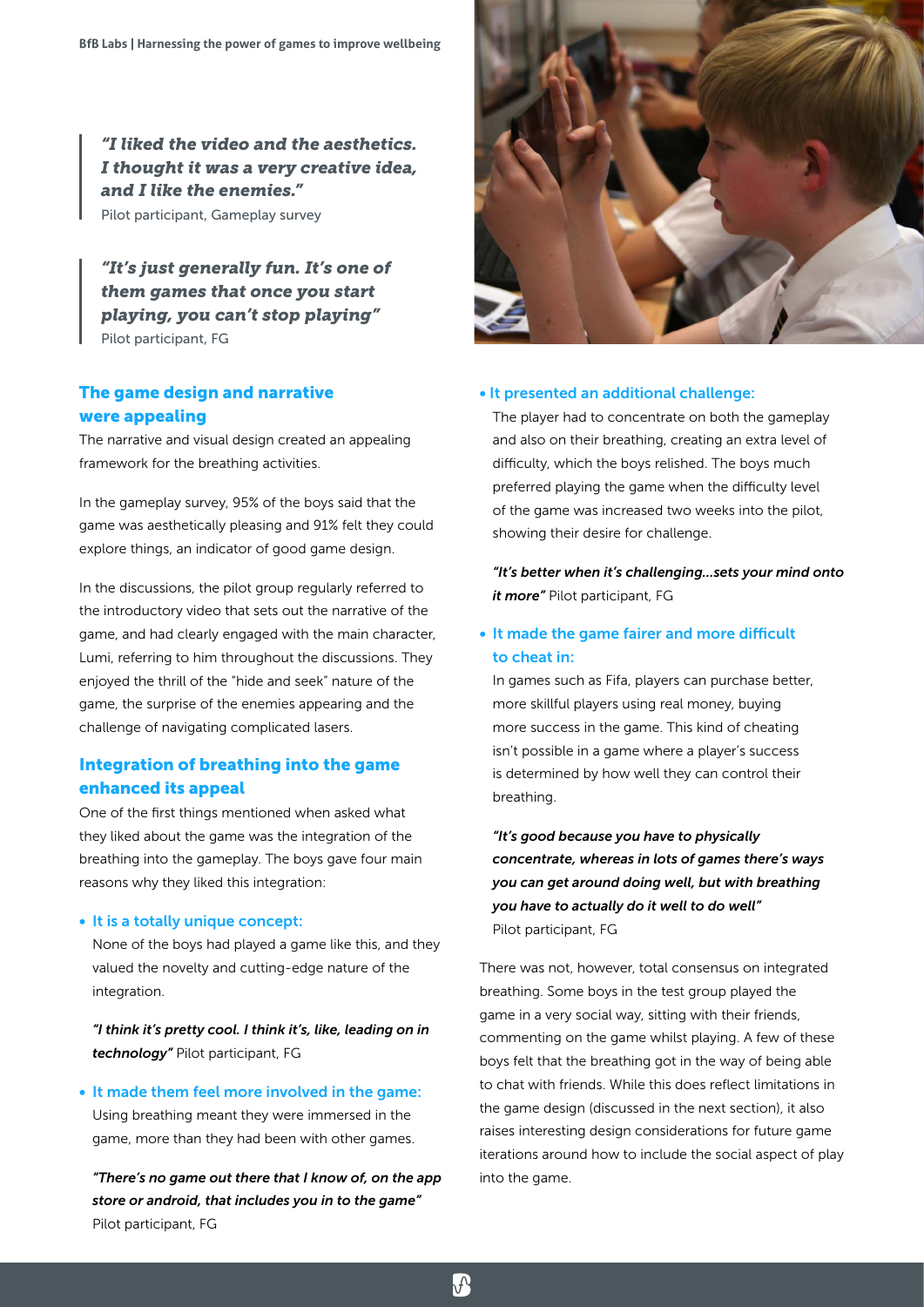*"I'm definitely better at Lumi than I was a week ago. I think that this is because I'm now used to breathing at a different speed and I know what to expect."*

Pilot participant, Gameplay survey

*"[I've improved] because it helps me breathe calmly. Also it is a strategy and it makes me feel happy when I complete a level."*

Pilot participant, Gameplay survey

# Breathing had to be balanced alongside other game dynamics to keep the group interested

When asked how they would feel about a game that was more simple than Lumi, but which had more focus on the breathing element of the game (resembling a more traditional breathing exercise) there was a consensus that such a game would get boring relatively quickly, and that it sounded more like an educational or health game which would put them off playing it.

# *"When it becomes more obviously about the breathing it won't be as fun...it wouldn't be a game, just something to make you breathe"*

Pilot participant, FG

Taken together, the adherence data and the focus group feedback show that the integration of breathing into a game was appealing to the target audience. The gaming element made breathing exercises more enjoyable whilst the integration of breathing enhanced the player's enjoyment of the game, indicating that the core game mechanic is fundamentally suitable for helping develop enjoyable mastery of the breathing techniques. The popularity and high play times of the game also suggest that video games are a promising vehicle for encouraging regular sessions of regulated diaphragmatic breathing.

# Did the game encourage compliance with the breathing technique?

Encouraging compliance with the correct breathing technique through the game was another important aim of the project.

## Boys made the link between breathing and progress in the game

Responses to the gameplay survey clearly showed that the test group had made the link between their ability to regulate their breathing and their progress in the game. The boys felt that the game was teaching them new skills: 73% said that they felt they were learning while playing Lumi, and 77% said that they felt challenged.

When, after a week of play, they were asked if they had got better at playing the game many boys commented that their improvement was, in part, due to getting better at doing regulated breathing.

The quotes above illustrate how the motivation to progress in the game can drive focus and concentration on regulated, diaphragmatic breathing and incentivise the practice of these techniques.

#### Breathing techniques varied between the boys

Correct diaphragmatic breathing technique was demonstrated during the introduction of the game via an introductory animation, followed by a practical demonstration from a member of the project team. This was the only technique instruction the test group received, apart from the biofeedback in the game.

From teacher reports and observations, and focus group discussions, some boys had understood the technique and were practising correctly.

# *"It [the game] has made me think a little bit about breathing the right way with your belly."* Pilot participant, FG

Teacher observations of posture (which affects breathing) and comments from the focus group suggested that other boys, however, were not practicing with the correct technique. A few of the boys mentioned having experienced side effects during game play which are known to result from incorrect breathing techniques, including light-headedness and getting a dry throat.

Because technique is very important, these findings highlight the need to incorporate more deliberate breathing training into the game play to complement the feedback from the game. It also suggests that effective introductory sessions (whether in game or in school) are a crucial component of the intervention as a whole.

 $\mathcal{P}$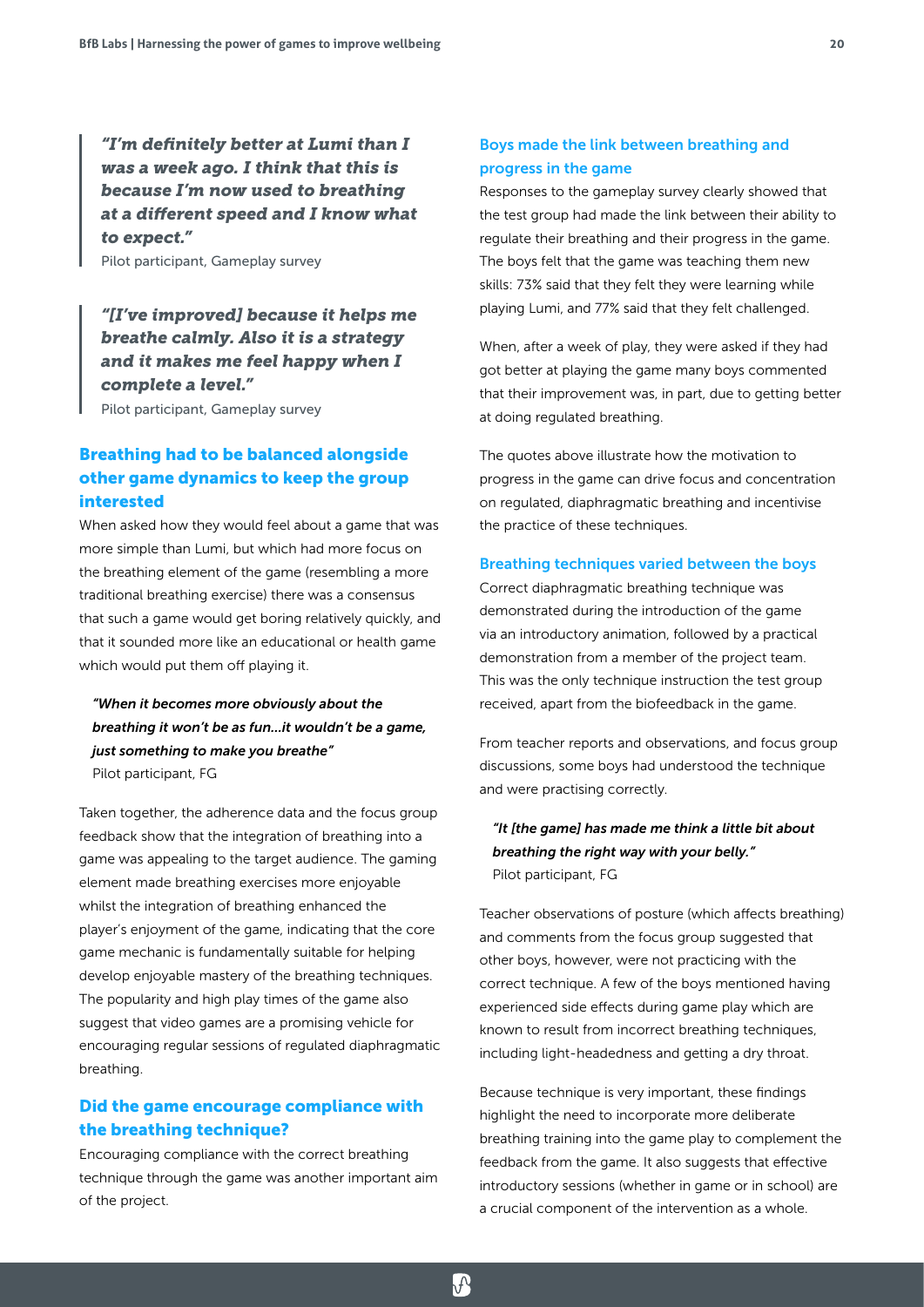#### Game difficulty promoted breathing compliance

The extent to which boys complied with the breathing monitor during the sessions varied. The boys reported that they tended to increase their focus on their breath once they got to higher, more difficult levels where extra speed and light was essential for their character to complete the levels. Earlier levels were easier so didn't require them to follow the breathing pacer as closely. Similarly, they reported having to follow the breathing pacer far more when we increased the difficulty of the game after the second week of the pilot. This suggests that while the central mechanism connecting game play to breathing via the heart rate sensor did work to incentivise compliance, a greater level of challenge in the game may have increased this incentivisation.

There was also another factor that affected compliance, related to a different aspect of the game design. All the boys were tactical about when and where in a level they would pay particular attention to their breathing. When they reached a difficult part of the level and needed speed to complete the task, such as running through a set of moving lasers, they would hide Lumi in a cave and spend time focusing on their breathing without the distraction of having to move Lumi in the game. When this was done they would sprint through the difficult part of the game, until the next challenge.

# *"Stop, do your breathing, and then do the hard bit"* Pilot participant, FG

This reveals something interesting about the challenge of paying attention to the game and the breathing simultaneously. Not every gameplay sequence is compatible with maintaining a sustained focus on breathing. In the prototype game, the game design meant that it was easier to first pay attention to breathing and then execute game manoeuvres, with the result that the game encouraged players to use regulated breathing as a response to a challenging situation, rather than encouraging sustained compliance throughout the game play period. The implications of this finding for future iterations are discussed below.

### Did the game teach transferable emotional regulation techniques?

The project aimed to teach the players emotional regulation techniques that transferred from the game to their everyday lives, including an awareness within the player of how breathing affects heart rate, and how breathing can be used to achieve a more calm and focused state under pressure.

# Boys from the test group recognised the impact of regulated diaphragmatic breathing on their emotions

Discussion in the focus groups demonstrated that the boys had understood the link between emotions, the physical response emotions elicit, and the positive impact regulated diaphragmatic breathing can have on modulating this response. From the discussions it was clear that for some boys this understanding was a result of playing the game.

*"During a test, you breathe properly, and you might feel more focused... it's kind of something the game has done"* Pilot participant, FG

*"It was kind of breathing a lot slower than I used to. I used to breathe faster and didn't really focus well."* Pilot participant, FG

## Some of the group had started to use the breathing technique outside of the game

A few of the boys had already used the breathing technique learnt in Lumi and applied it to situations in their everyday life. They talked about doing this in three main situations:

• When they were stressed: Boys gave examples when they used the breathing in a test, in a crowded classroom or to cope with pain.

*"Once I [used breathing] in class...I was hot, people were in the room, and I don't like people...I used it then."* Pilot participant, FG

*"it feels like you have a ball of frustration and it's being lifted out when you breathe. That's what it looks like in your mind when you breathe in that way."* Pilot participant, FG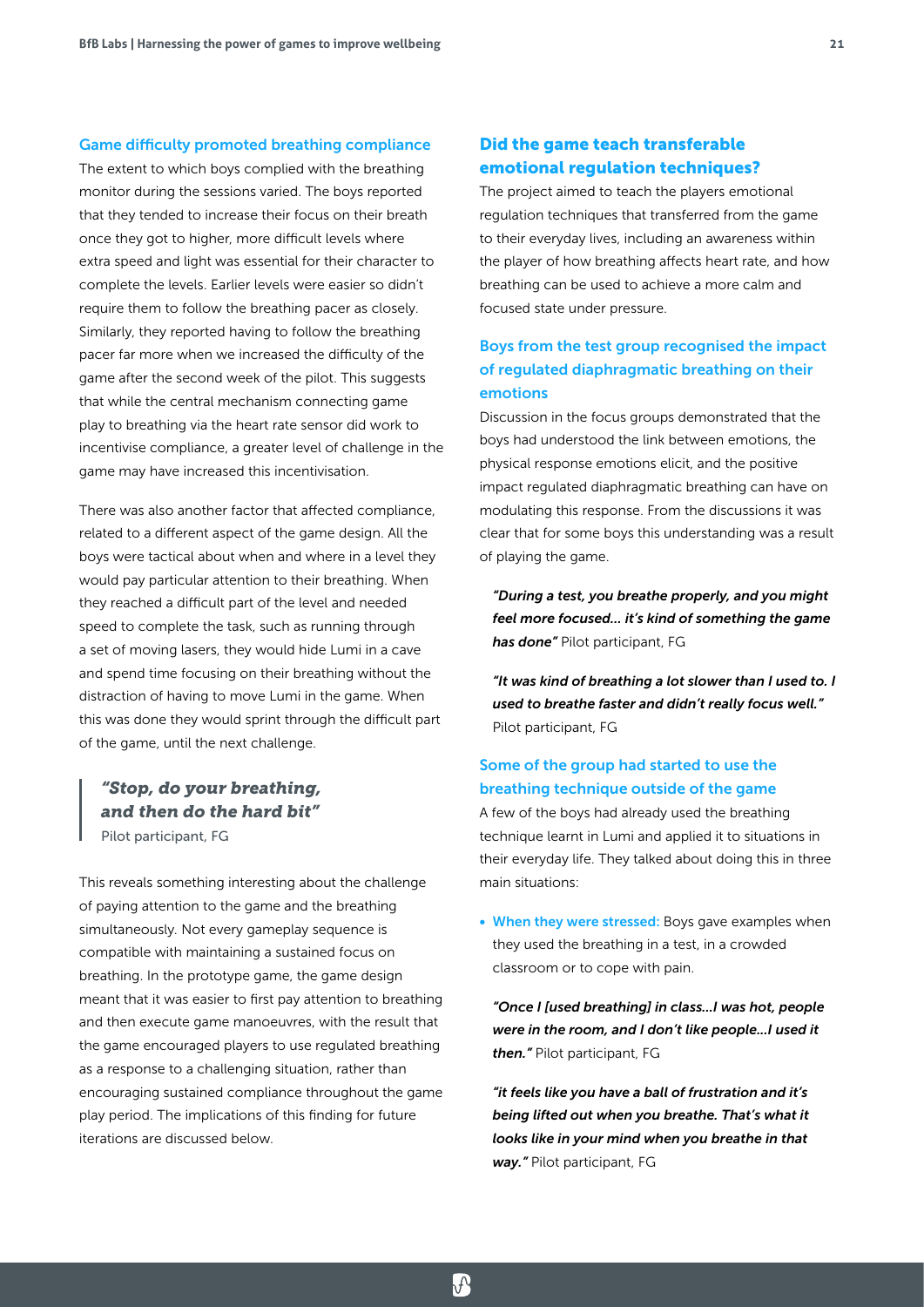• Recovery from sports and physical activity: A number of examples were given where the boys noticed their breathing from playing football to fencing to walking.

*"I do it during football, when I am really out of breath"* Pilot participant, FG

• When playing other video games: Boys would use breathing to calm themselves when playing other games which were causing them to get worked up.

### *"I was playing FIFA the other day, and I was losing, and for some reason I just started breathing."* Pilot participant, FG

In one focus group the boys explained that they called this frustration when playing games "raging", but that they didn't feel this way in Lumi. They also commented that watching other people rage could be funny, but it wasn't nice when it was you experiencing the rage.

*"Raging is fun to watch, but it's not really fun to do..."* Pilot participant, FG

# Those boys not using the technique outside of playing the game were aware of the ways in which it could be used productively in the future.

The examples these boys gave of where the diaphragmatic breathing could be used were similar to situations in which it was already being used by their friends, namely in stressful situations such as tests, GCSEs and job interviews or when siblings are annoying them.

While the test group may have been aware of the traditional advice to take a deep breath to calm down before the pilot, the direct and repeated experience of using breathing to affect their heart rate in the context of the game seems to have the potential to help boys to convert this understanding into a practical skill they are able to use in other areas of their lives.

# What impact did the game have on the players' wellbeing?

We expected that, if done correctly, the breathing in the game would teach participants to regulate their

emotions better and to keep calm under pressure, and that this would to lead to an improvement in the participants' wellbeing over the long term.

The effect on wellbeing depended on the prototype game effectively incentivising the correct breathing technique and compliance with the breathing monitor, which was only partially achieved in the pilot. Additionally, as discussed above, measures of wellbeing are very sensitive to recent events and how people feel on the day, so changes over the course of short term interventions are often difficult to pick up and the expected changes in wellbeing scores are in general very small. We consequently did not necessarily expect to see large changes in the wellbeing scores.

We found a small increase in the average SWEMWBS score for both groups, with the improvement in test group (from a mean score of 23.50 to  $23.77$ )<sup>51</sup> being slightly larger than the improvement for the control group (from a mean score of 22.37 to 22.59).52 However, these improvements were not statistically significant at the 5% level. A follow-up survey will be conducted as planned 6 months after the completion of the pilot, in line with recent evidence which shows that wellbeing interventions often have increasing impact over time, although the limitations of the prototype are likely to affect this result as well.

There was also a small increase in heart rate variability in the rest and mild stress conditions for both the test group<sup>53</sup> and the control group,<sup>54</sup> but this increase was not significant in either group.

*"Probably in a test. Before tests you might get a bit worried and breathing would help you calm down."* Pilot participant, FG

*"To calm down in a stressful matter. Say, you're at home alone, it's getting late and you don't know what times your parents are back"* Pilot participant, FG

<sup>51</sup> Mean pre-post difference in test group scores: 0.272; SD: 5.2 52 Mean pre-post difference in test group scores: 0.221; SD: 3.5 53 Mean pre-post difference in test group resting HRV: 0.018 (SD 0.086); Mean pre-post difference in test group mild stress HRV: 0.008 (SD 0.050); 54 Mean pre-post difference in control group resting HRV: 0.091 (SD 0.375); Mean pre-post difference in test group mild stress HRV: 0.002 (SD 0.016);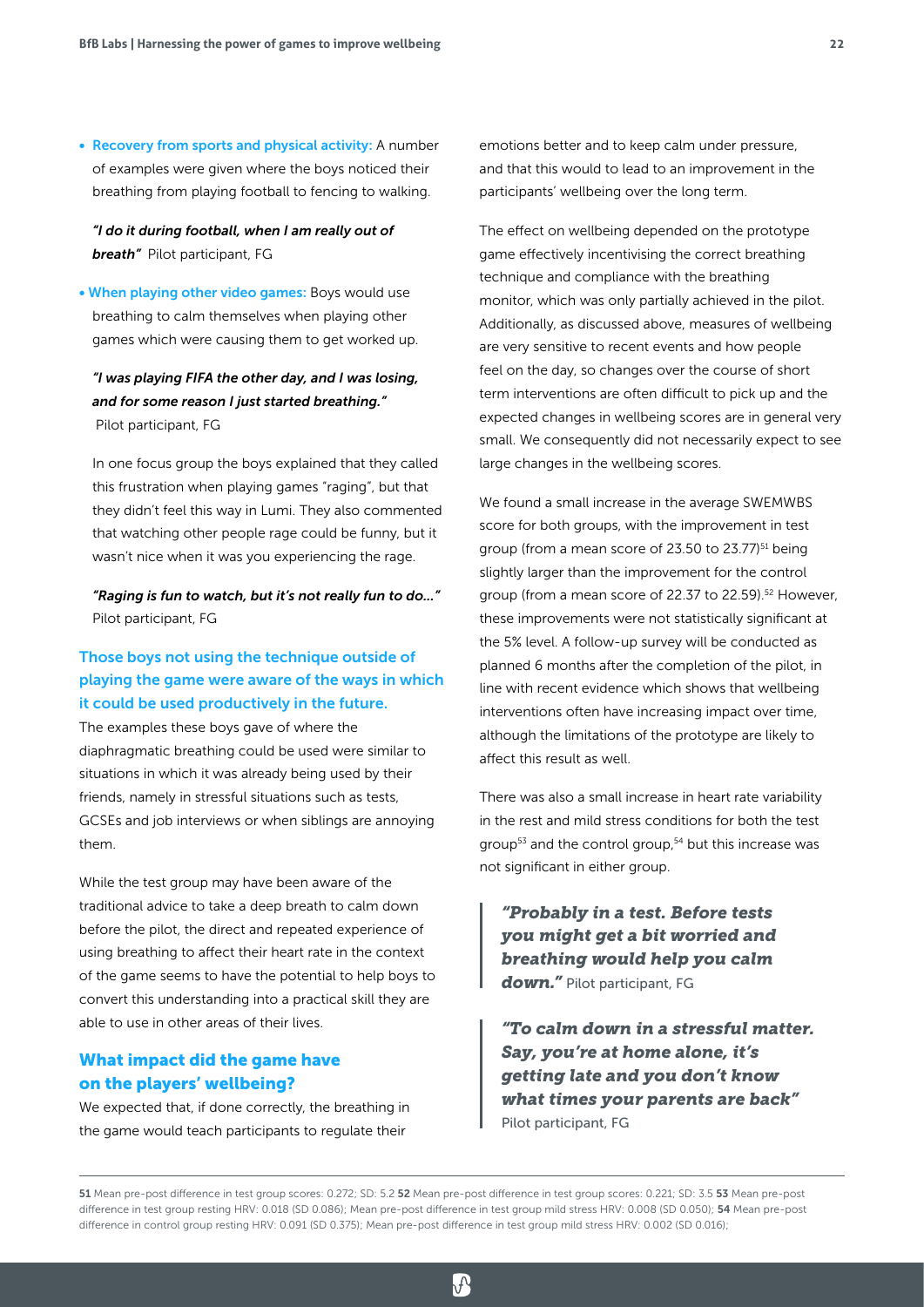# 5.2 Broader acceptability of the game Parents

The media often portrays parents as being wary and concerned about their children playing video games. However, feedback from the survey conducted with the participants' parents suggested that they were comfortable with and overwhelmingly positive about the game.

All of the parents questioned said they would be happy for their child to play a game which incorporates breathing, with over two-thirds (17/25) saying they would actively encourage their child to play such a game. These results indicate that parents appear to be comfortable with games that incorporate breathing into the game, and see the benefits of such a game for their child.

A few parents had noticed changes in their sons over the pilot period, all of which they felt to be positive. When asked to describe the changes one parent explained that their son seemed to be able to put things in perspective, whilst another commented that their son was less stressed when playing games. One parent wrote that although they had not seen changes themself in their son's behaviour, their son had told them that he had used the breathing technique in a classroom situation.

The large majority of the boys had been discussing the game at home with 96% of parents (24/25) saying their son had told them about the pilot. Of those who had heard about the game, 92% (22/24) said their child had been mainly positive about it.

#### School staff

Staff were enthusiastic about the game. Discussions with the lead teacher in the pilot and feedback from class teachers indicated that for them, the game offered an innovative and enjoyable way of building up young people's skills around emotional regulation, an area that the school sees as crucial to their students' development. The enthusiasm from the school was echoed by a number of other schools who, having heard about the pilot through teachers at the Billericay School, registered their interest in being part of future pilots of the game.

 $\mathbf{R}$ 

100% of parents happy for child to play game

of parents would 68%

actively encourage child to play game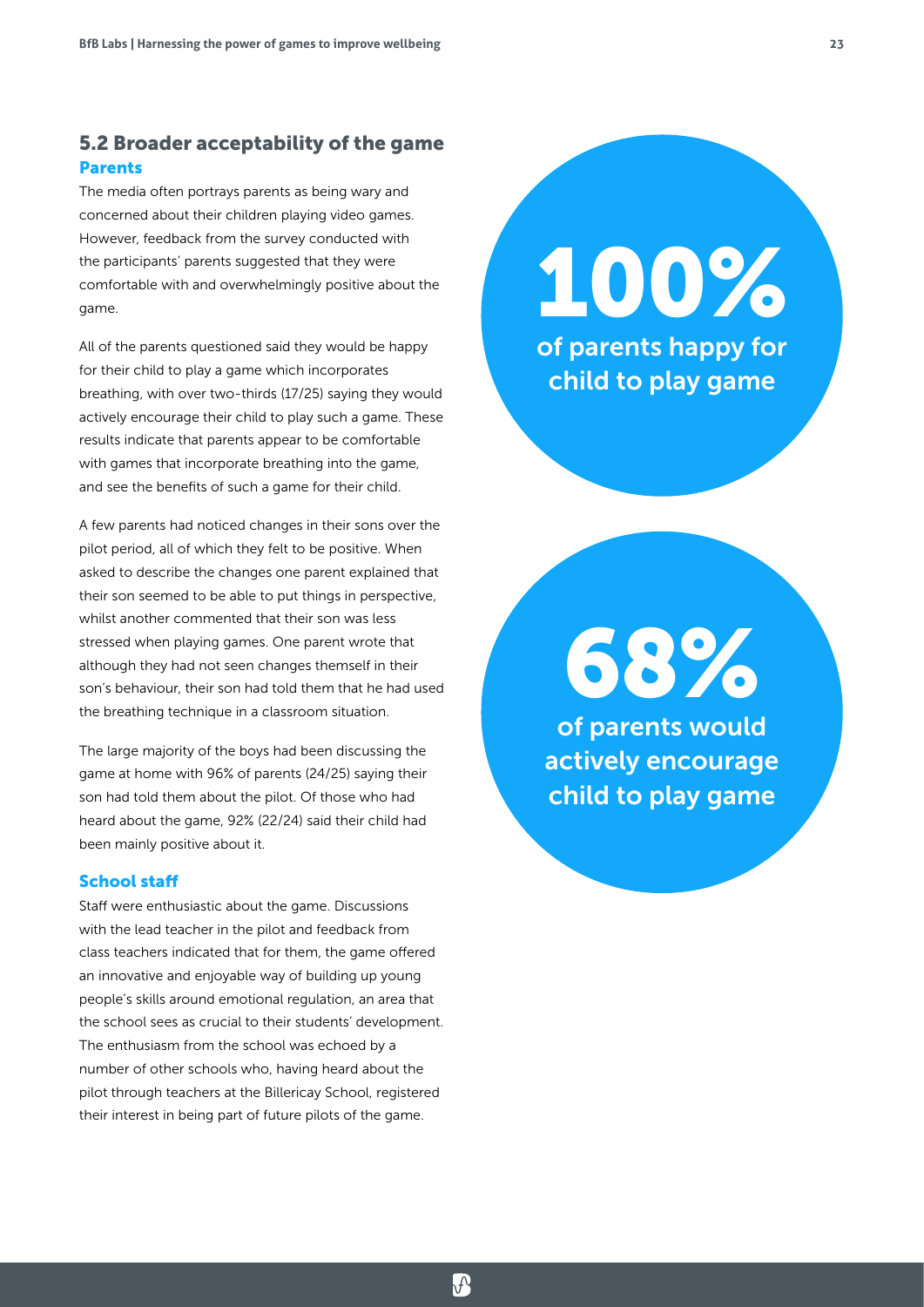# 5.3 Considerations for future development Identifying accessible hardware

While there has been a proliferation of wearable sensors that surface heart rate data, very few of these are able to capture heart rate data at a high enough sampling rate, resolution or accuracy to provide HRV. Of the few hardware sensors on the wider market that are able to surface HRV, the overwhelming majority are being used to drive behaviours relating to physical activity, with very few being used to drive mental health behaviours.

We were able to identify a piece of hardware that met our requirements and that was suitable for use in a same sex group in a school context for the purpose of the pilot, but reaching a larger audience, whether inside or outside of schools, will depend on wearable sensors with the correct specifications becoming more widely available and more affordable. Conversations with wearable devices manufacturers suggest that this will start happening over the next 18 months, but hardware remains an important constraint in the short term. Partnerships with hardware manufacturers are a promising avenue for future development, as they could help to address this constraint at the same time as showcasing the potential of the hardware in the underexplored mental health and wellbeing space.

#### Refining the biofeedback loop

A major challenge in developing the game was getting the feedback loop right, so that the boys were able to see the impact of their breathing on their heart rate in real time and connect that both to their emotional state and to game play success. This involved transforming the heart rate data emitted by the heart rate sensor first into a measure of HRV, and then into a metric that would be meaningful in the game (such as an energy bar).

The metric needed to accurately reflect compliance with the breathing technique and pace, and provide clear, quick feedback (which standardly used measures of HRV did not do) in order to train the player effectively. This posed significant engineering and game design challenges. Although these were met sufficiently to create a workable game, further refinement of this feedback loop will be central to future iterations of the game.

 $\mathcal{P}$ 

### Training in correct diaphragmatic breathing techniques

The test group were given an introductory briefing, which included how to breathe diaphragmatically, but the pilot data suggests that more deliberate breathing training needs to be incorporated into the game to ensure all participants are practicing correctly. This training could be built into the game through distinct "practice" modes, a technique already used in many mainstream games to build game-relevant skills, or additional breathing challenges built into the game. It could also be integrated in the form of more pure educational content around the edges of play, through video, animation and diagrams. This training would need to convey both the technique of diaphragmatic breathing, and also the importance of posture, which affects the ability of an individual to breathe diaphragmatically.

# Refining the game design to promote regulated diaphragmatic breathing

In the current game one of the ways the game conveys to the player that they are doing the breathing correctly is that the level in the bar at the side of the screen increases. The other way it is conveyed is that the character Lumi becomes faster and brighter. In future development we will also explore other ways of providing meaningful, rapid feedback on breathing by, for example, using environmental cues embodied in the audio and video of the game.

We will also examine the effect of different types and strengths of incentive on the players motivation to follow the breath pacer. This will involve extensive user-testing to find the "sweet spot" at which following the pacer is essential enough to ensure adherence but doesn't result in the player getting distracted from the game, bored by the breathing or frustrated by lack of progress.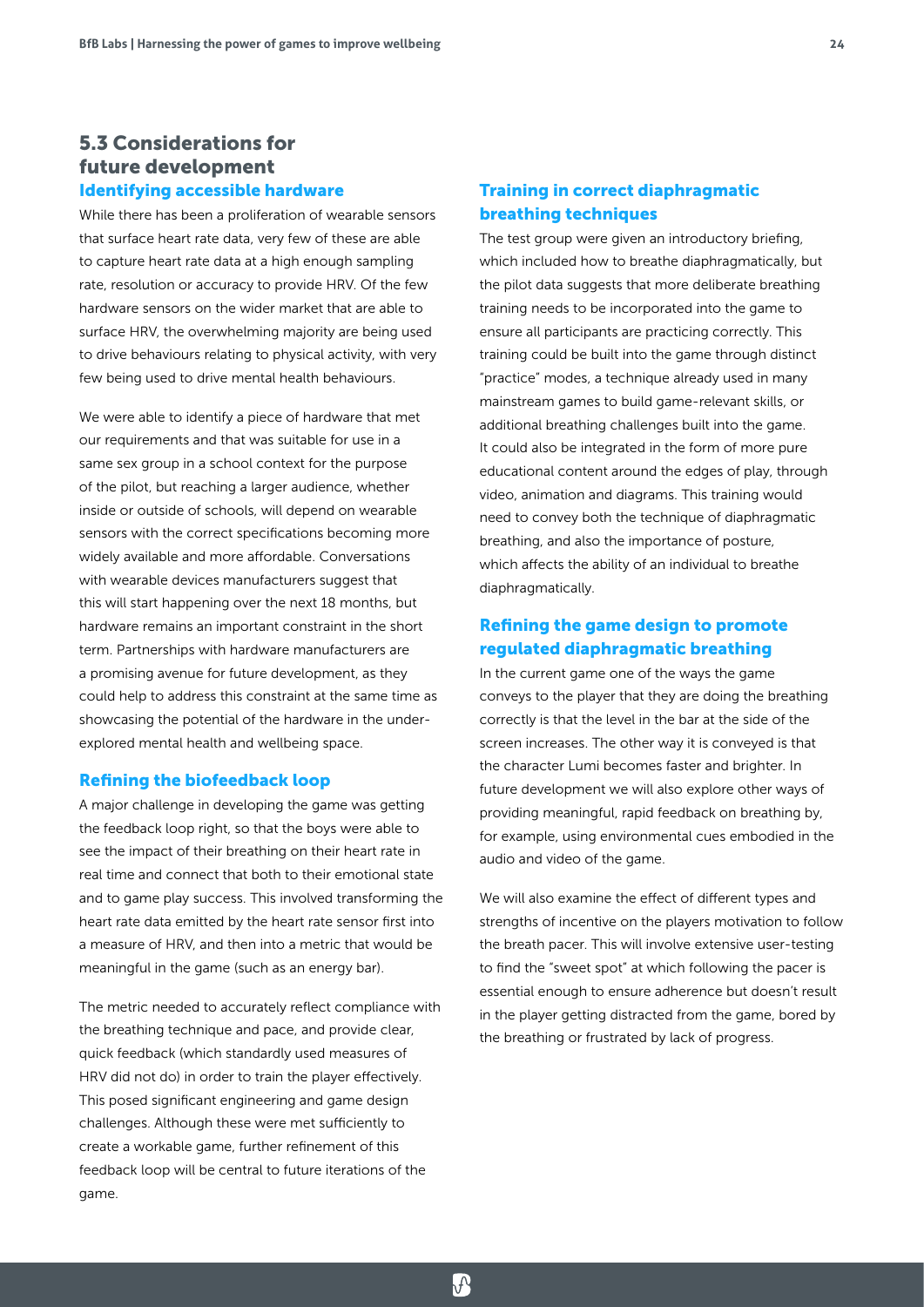## Sustained breathing or preparatory breathing

The way that the players used the breathing to prepare for challenging parts of the game highlights another important game design consideration. There are two different ways that breathing training could build resilience: through steady periods of regulated diaphragmatic breathing which would lower stress and reduce stress response over time, or by teaching players to use regulated breathing as a response to stressful situations. These approaches to using breathing to regulate emotions are not mutually exclusive, but they do have different game design considerations. For games that aim to encourage breathing compliance throughout a set period, the game mechanics and breathing need to be compatible in terms of cognitive load. For games that aim to train breathing as a response to stressful situations, game design needs to frame breathing more explicitly as a preparation activity.

# Different designs for social or solo gaming environments

In the focus groups, the boys picked up on the tension between the need to focus solely on game play and breathing to make maximum progress, and some of the boys' desire to chat whilst playing. A challenge for future developments is how to either harness this social aspect for play sessions taking place in groups such as the pilot (for example through competitions), or to design more explicitly for solo gaming and solo gaming environments.

Irrespective of whether the game is played around other people, or solo, there are still social aspects of play which can be enhanced to increase engagement and practice of the game, for example, introducing leader-boards, in-game collaboration and creating a community where debate and discussion of the game can take place. The idea of social competition and interaction was felt by the test group to be a clear area where the game could be improved.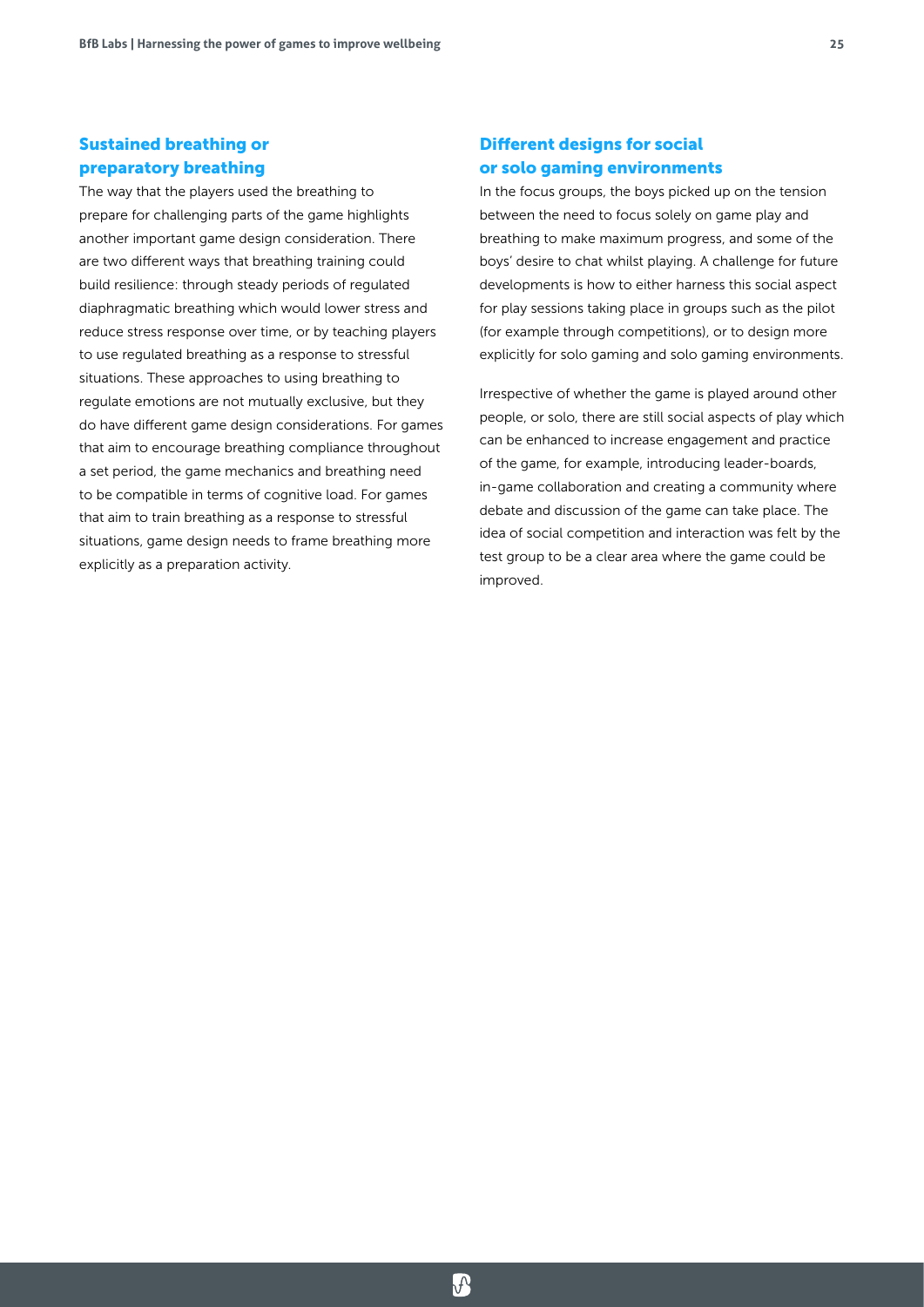

# 6. Conclusion

The pilot tested a novel method for delivering training in regulated diaphragmatic breathing to a school age audience, as a preventative activity. Although the game was a prototype, the pilot nevertheless provided insight into the feasibility of using this approach to help young people develop better emotional regulation skills, and thereby support their wellbeing.

# Potential for uptake

In order to have a preventative effect at scale, the game would need to encourage young people to play regularly and voluntarily. Even within a structured environment such as a school, engagement is key to motivate the effort involved in learning a new skill.

Overall, the pilot suggests that the concept of a game which is partly driven by the player's breathing is attractive to the target audience. The integration of the breath into the gameplay actually increased, rather than detracted from, the enjoyment of the game providing an additional layer of challenge and making the player feel more immersed in the game, both of which would encourage repeated practice. Simultaneously, it was clear that the breathing exercise alone was not sufficiently engaging to drive repeated practice, and that an intuitive and engaging game concept was essential to creating a sticky activity. Adherence data and focus group feedback therefore both suggest that video games are a promising vehicle for encouraging regular sessions of diaphragmatic breathing.

# Potential for efficacy

The other key set of questions is around whether the game would be able to encourage compliance with regulated diaphragmatic breathing once the player is playing, and whether they are able to transfer the skills they learn in the game to contexts where they need to be able to regulate their emotions.

The pilot findings clearly indicate that the motivation to progress in the game can drive focus and concentration on regulated diaphragmatic breathing and incentivise the practice of these techniques. They show that the central mechanism connecting game play to breathing via the heart rate sensor worked as planned to encourage breathing compliance. At the same time, the variability in the players breathing techniques and compliance patterns during game play shows the need for further development of the breathing training within the game and further experimentation with different game mechanics to establish how to combine game play focus and breathing focus for maximum compliance.

The findings also suggest that this approach is a promising way to help young people develop an awareness of how breathing affects heart rate, and how breathing can be used to achieve a more calm and focused state under pressure, helping them to develop emotional regulation techniques that transfer to their everyday lives. The boys in the test group had made the connection between breathing and managing their emotions. Some of the boys had already used this technique during the pilot period, others spoke of potential future situations when they could use this technique, such as exams, job interviews and family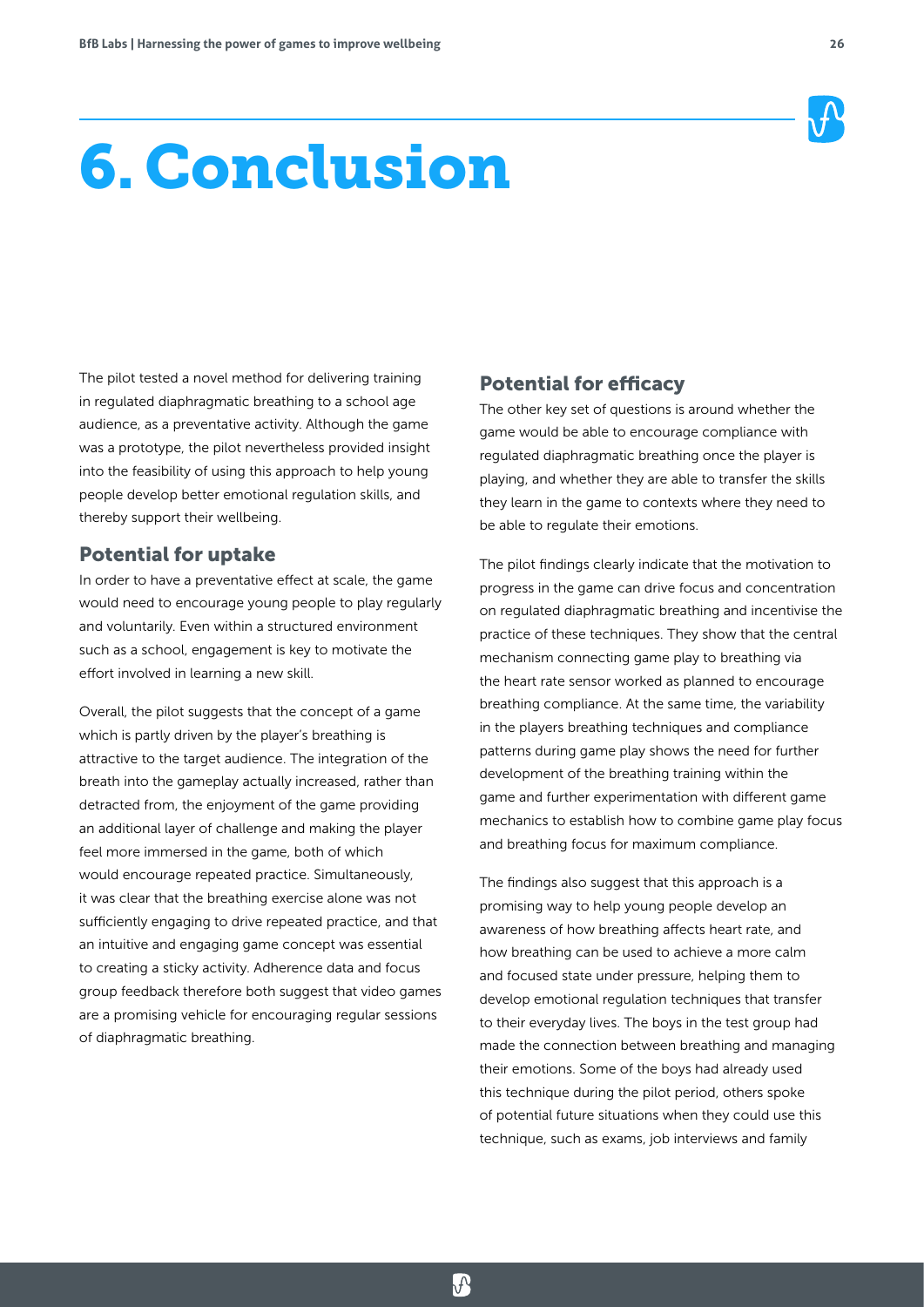conflicts. Such a tool for regulating emotion is an important asset for young people to equip them for dealing effectively with the challenges they will face in their day-to-day lives, particularly during the sometimes difficult period of adolescence.

*"It's just such a good concept, you should just share it with the world. The calm concept of having the breathing rate is such a unique idea I think people would buy it"* Pilot participant, FG

# Potential for scalability

The positive reception of the game by schools and parents during and immediately after the pilot suggests both that there is an appetite for new approaches to support young people's wellbeing, and that schools and parents are comfortable with and positive about the concept of integrating breathing into a video game. A major challenge for scalability remains the availability of heart rate monitors which are able to provide accurate, high-resolution heart rate data at an affordable cost.

In all, the pilot findings indicate that widely available personal digital devices and increasingly accessible wearable sensors, together with the power of games to incentivise mastery, do indeed create an opportunity to make effective breathing-based wellbeing interventions far more accessible and attractive to young people.

Coupled to this is the fact that this approach has generated support and enthusiasm from both parents and schools, at the same time as demonstrating peer-topeer social force in the way the young people used the game. While this is an early pilot, this suggests that there is real hope for scalability on the human as well as the technological front.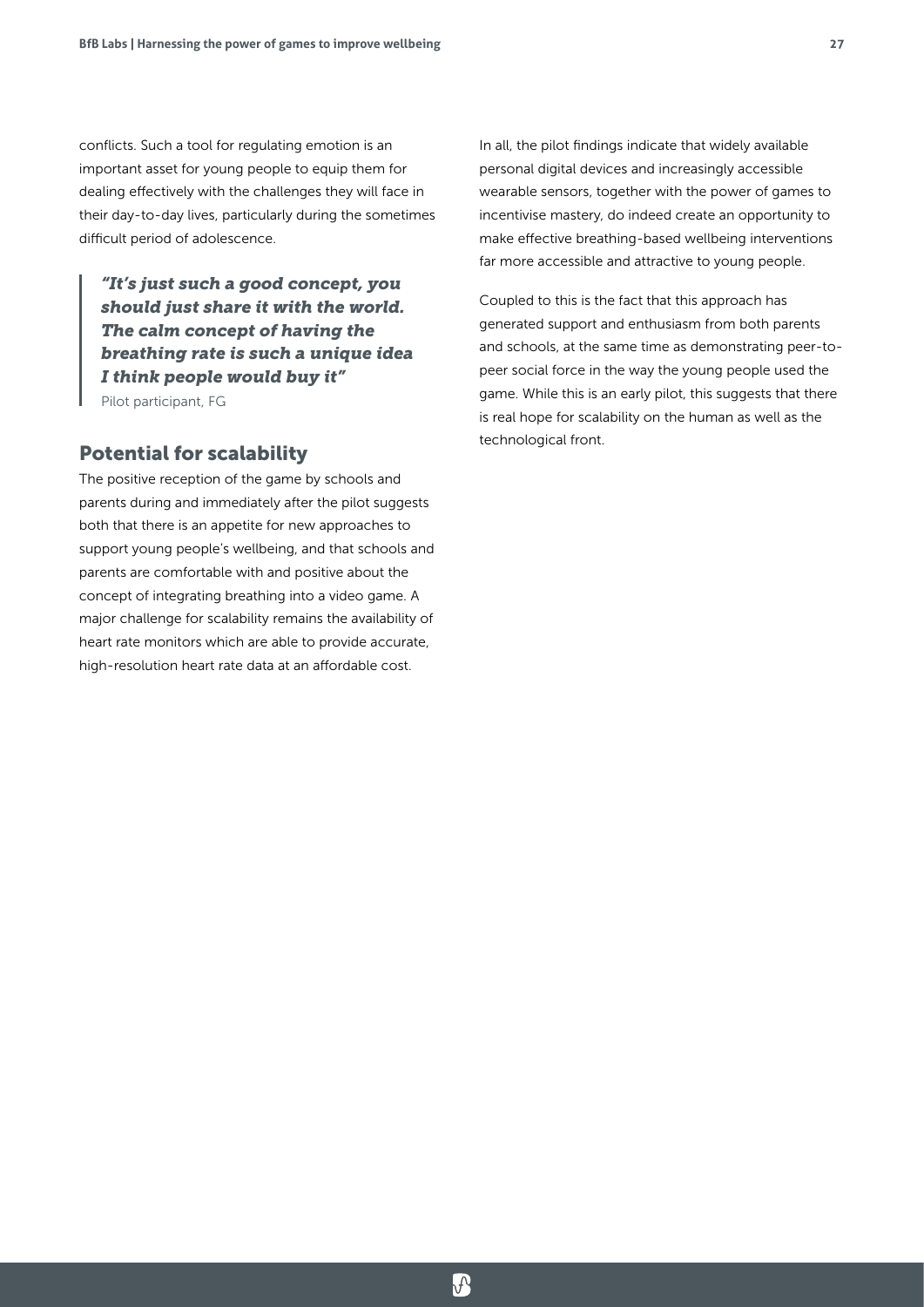

# 7. Next steps

In line with the learnings discussed in Section 5, we will be experimenting with different hardware that can deliver accurate and high resolution heart rate data to surface an HRV metric, but also have the potential for wider uptake in the future. In conjunction with this we will experiment with different HRV based metrics to develop one that accurately reflects compliance with the breathing technique and pace, and provides clear, quick feedback in order to train the player effectively.

The next phase of development and testing of the game design will further explore narratives which incorporate breathing into the game, incentivisation mechanisms in the game, breathing pacer design and forms of training in diaphragmatic breathing — both in-game and external to it.

Industry standard play testing of the game, quality assurance and ongoing iteration will continue to be vital in order for the game to sit favourably alongside other games in a young person's life.

In addition, we will be investigating the most appropriate ways to heart rate an intervention in a school setting. Future schools interventions could be rolled out in multiple ways. In this pilot many of the boys enjoyed the club-like aspect of the lunchtime playing sessions indicating one way the game could be integrated into the school timetable. Alternatively, we may want to explore other formats of play such as playing every registration period or at the start of IT lessons. We are also interested in exploring whether the game is helpful in settings such as pupil referral units where emotional regulation is often one of the most significant challenges that the pupils face and what the format for this intervention could look like.

Through this next phase we will also explore potential partnerships. This game appeals to young people, parents and to education institutions, clearly indicating the opportunity for collaboration with institutions including schools, but also more widely with hardware and software companies as a means of showcasing the uses of their own products to an audience of enthusiastic users.

Finally, we see a huge opportunity for a community of researchers and developers in this field to explore the potential for the use of heart rate variability data and wearable sensors in gaming for wellbeing. This opportunity exists both for game design (sharing and comparing data streams and transformations, developing frameworks for using the data within a game context, modding and releasing elements of code) and also for further research into the relationship between heart rate, breathing and various aspects of wellbeing and emotional regulation.